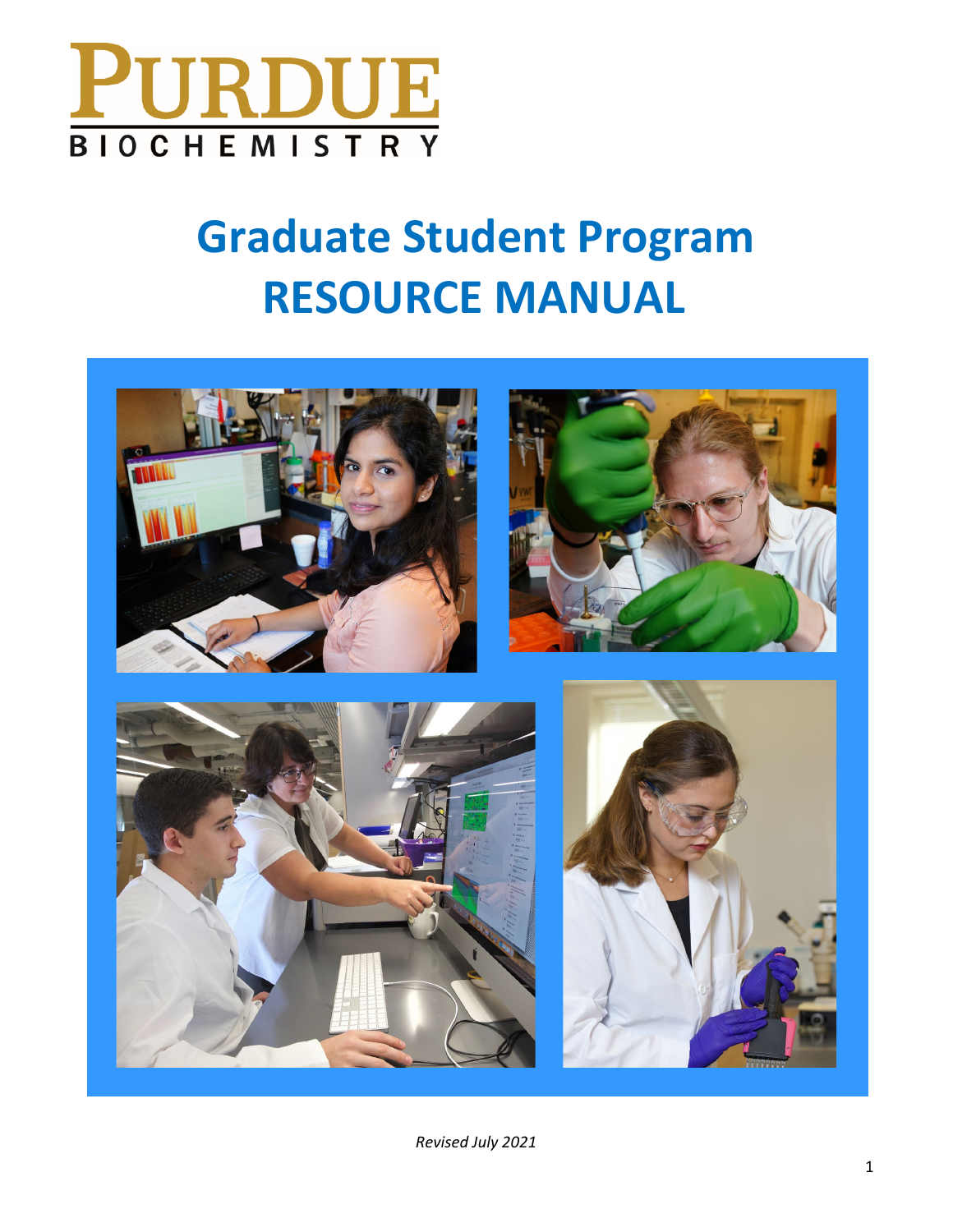| Guidelines for Avoiding Plagiarism, Self-Plagiarism, and Questionable Writing Practices  20 |  |
|---------------------------------------------------------------------------------------------|--|
|                                                                                             |  |
|                                                                                             |  |
|                                                                                             |  |
|                                                                                             |  |
|                                                                                             |  |
|                                                                                             |  |

Please refer to the Graduate School Employment manual for detailed information on benefits and employment. https://www.purdue.edu/gradschool/documents/gpo/graduate-student-employment-manual.pdf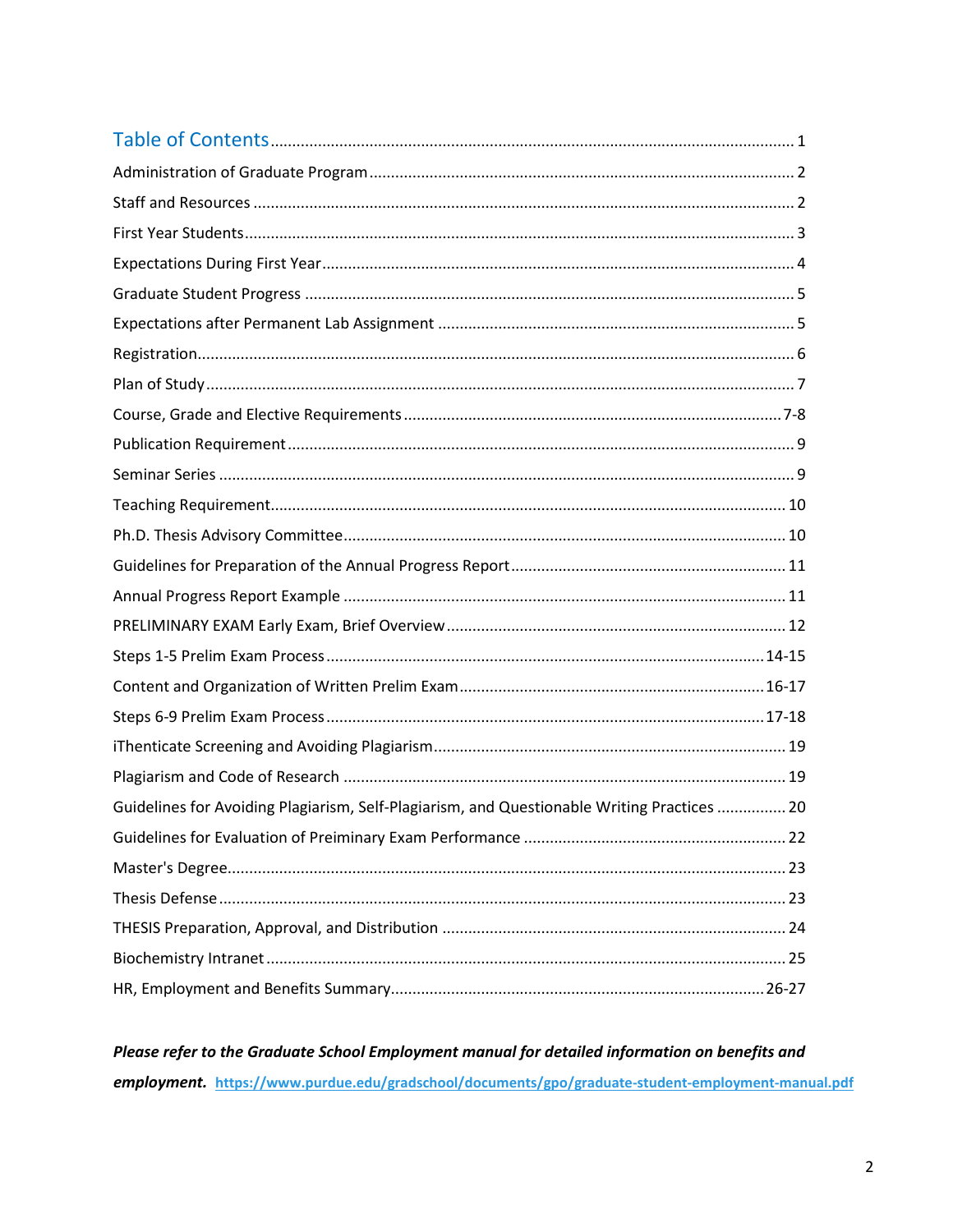# Administration of Graduate Program

*This information is a reference for Biochemistry graduate students to find program requirements/details. It supersedes prior editions of the Biochemistry Department Graduate Program Manual. Policies and procedures of Purdue University and the Biochemistry Department are subject to change periodically as a result of actions by federal and/or state government, trustees of Purdue University, and/or administrators of the Department of Biochemistry Graduate Program.*

# Staff and Resources

#### **Graduate Program Coordinator/Assistant:** Traci Jordan [tljordan@purdue.edu](mailto:tljordan@purdue.edu)

The program assistant works with Graduate Chairs, Major Professors, Dept. Head, and Graduate School to oversee the BCHM graduate program; providing guidance for Biochemistry PhD students as they navigate their graduate education in the Biochemistry graduate program.

#### **First Year Graduate Chair:** Dr. Scott Brigg[s sdbriggs@purdue.edu](mailto:sdbriggs@purdue.edu)

Until a Major Professor is selected, the First Year Graduate Chair's role is to help new students understand the academic requirements of the program; advise them and oversee their progress until they have a thesis advisor. He/she meets with students to determine rotation schedules and final lab placements. She/he is available to meet with graduate students about any problems or concerns.

#### **Major Professor/Thesis Advisor:** To be determined after lab rotations

The Major Professor has supervisory responsibility for a student's research. She/he meets with students about their research and offers advice on problems or issues that may arise in their graduate career.

## **Preliminary Exam Graduate Chair:** Dr. James Forney [forney@purdue.edu](mailto:forney@purdue.edu)

This faculty member serves dual roles. As Preliminary Exam Graduate Chair, he/she oversees prelim examinations, approves prelim examination proposal topics, assigns prelim exam committees, and meets with graduate students about issues that may arise regarding preliminary exams.

#### **Department Head:** Dr. Andrew Mesecar [amesecar@purdue.edu](mailto:amesecar@purdue.edu)

He/she is the head of the Biochemistry graduate program. She/he is available to meet with graduate students about any problems or issues that may arise throughout their graduate career.

#### **Graduate Program Chair:** Dr. Elizabeth Tran [etran@purdue.edu](mailto:etran@purdue.edu)

He/she oversees the graduate program; acts as mentor to BCHM GSO (Graduate Student Organization).

**Biochemistry Grad Student Organization GSO:** We have an active GSO who are involved in recruiting, social activities, professional development and more. New Officers for 2022 are listed below.

President – Trevor Boram Treasurer – Sarah McGovern Graduate Student Mentor Chairs – Bob Auber and Matt Russon Social Chair – Debasmita Saha Grad/Postdoc Seminar Chairs – Jiaxin Long and Isaiah Mensah PGSG Senator for Biochemistry Department – Ronard Kwizera

#### **Counseling & Psychological Services (CAPS)** <https://www.purdue.edu/caps/services/therapy/index.html>

Clinicians are available for mental health emergencies. Hours for walk in are 8 am to 5 pm Monday – Friday. To speak to a clinician, call (765) 494-6995 and press #1 for consultation and/or referral.

**Biochemistry Intranet:** Located under Resources on our home page[. https://ag.purdue.edu/biochem/Pages/.](https://ag.purdue.edu/biochem/Pages/) The Graduate tab contains forms, the Grad Program book and other resources.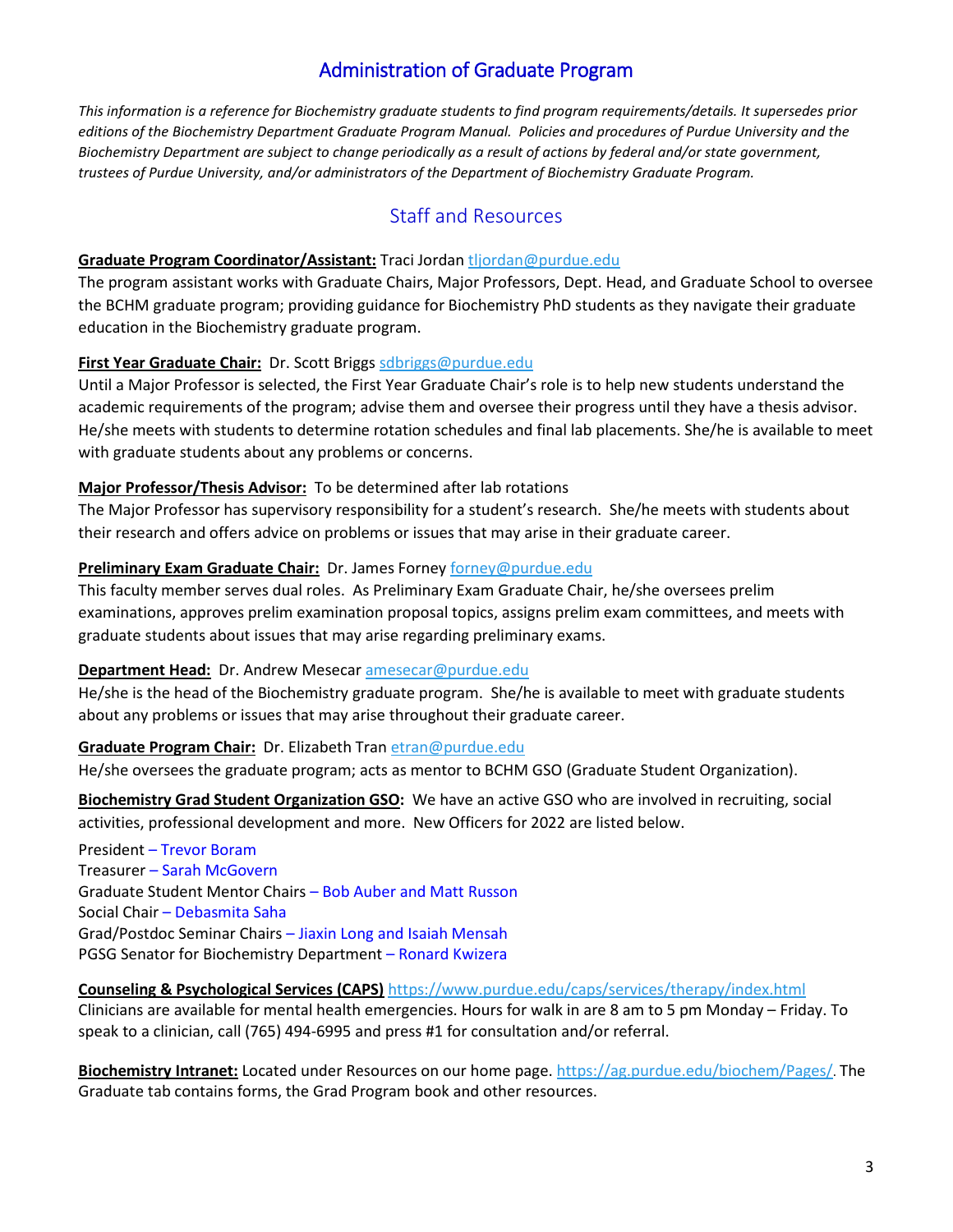## First Year Students

Graduate school is quite different from undergraduate programs. Success in graduate school requires you to take ownership of your own learning and professional development. Being a graduate student involves much more than completing courses. Because there is less structure in a graduate program, you are and must be accountable for keeping your research focused and on track, taking initiative to read related literature, and making sure you are fulfilling degree requirements and meeting expectations of research progress. *It is your responsibility to:*

**Attend ORIENTATION:** First year graduate students must arrive on campus in time to attend Biochemistry orientation on Monday morning of the week before classes begin (mid-August). You are required to attend all scheduled orientation; complete all required safety training certifications; Grad School admitted student checklist items and be prepared to meet with faculty in the department to assist in choosing and ranking lab rotations.

**Check your PURDUE.EDU EMAIL:** Your purdue.edu email is the official communication method of the University, the department, and your advisor. You are responsible for the materials and information sent to your email, *even if you choose not to read them.* **Please check your email regularly so you receive timely information and don't miss important reminders, deadlines or opportunities.** 

**Degree Requirements:** It is your responsibility to read and understand this manual and the requirements within. If you have questions, please do not hesitate to ask.

**Research Expectations:** It is imperative that you meet with your major professor to define what is expected of you. Research and course expectations should be discussed every semester. A research acknowledgement form signed by you and your major professor is required each semester.

**Take Action:** You are required to take care of any academic or financial actions that are requested. **Failure to do so can result in registration cancellation or a hold placed on your account.** It is easier to remain in good standing than to try to correct oversights.

**ORCID ID#** <https://orcid.org/>Please register for an ORCID ID number and send this number to the graduate program coordinator. This helps the department track student publications.

**Official Transcripts:** The Graduate School requires **final official transcripts from each university on your transcript by the end of your first semester**. An official copy shows the type of degree and date the degree was awarded. Students are not allowed to register for subsequent semesters until this requirement is met. <https://www.purdue.edu/gradschool/admissions/how-to-apply/apply-transcripts.html>

**Immunizations Required:** Indiana state law requires all new, regularly-enrolled students attending residential campuses of Indiana public universities to meet all immunization requirements by the end of the first semester of residence. Please see the list of immunizations: <https://www.purdue.edu/push/Immunization/> Students will not be allowed to register for subsequent semesters until this requirement is met.

**Oral English Proficiency Test for International Students (OEPT):** Graduate students are required to teach one semester (at half time) during the program. Students whose first language is not English must pass a test of spoken English unless their TOEFL speak score is 27 or more. If a student fails the OEPT test, the student may be certified by passing ENGL 620 course. Failure to complete the spoken English requirement before the end of the first year may result in the student not being permitted to register and continue in the program.

**Plan of Study:** Complete an electronic *Draft* Plan of Study electronically using myPurdue during the first few weeks of the fall semester. The first-year chair will serve as the advisory committee chair and members of the Postdoc-Graduate Program Committee (PGPC) serve as the additional members of the committee. The initial Plan of Study includes all required and related coursework. Only graded courses can be used on a Plan of Study.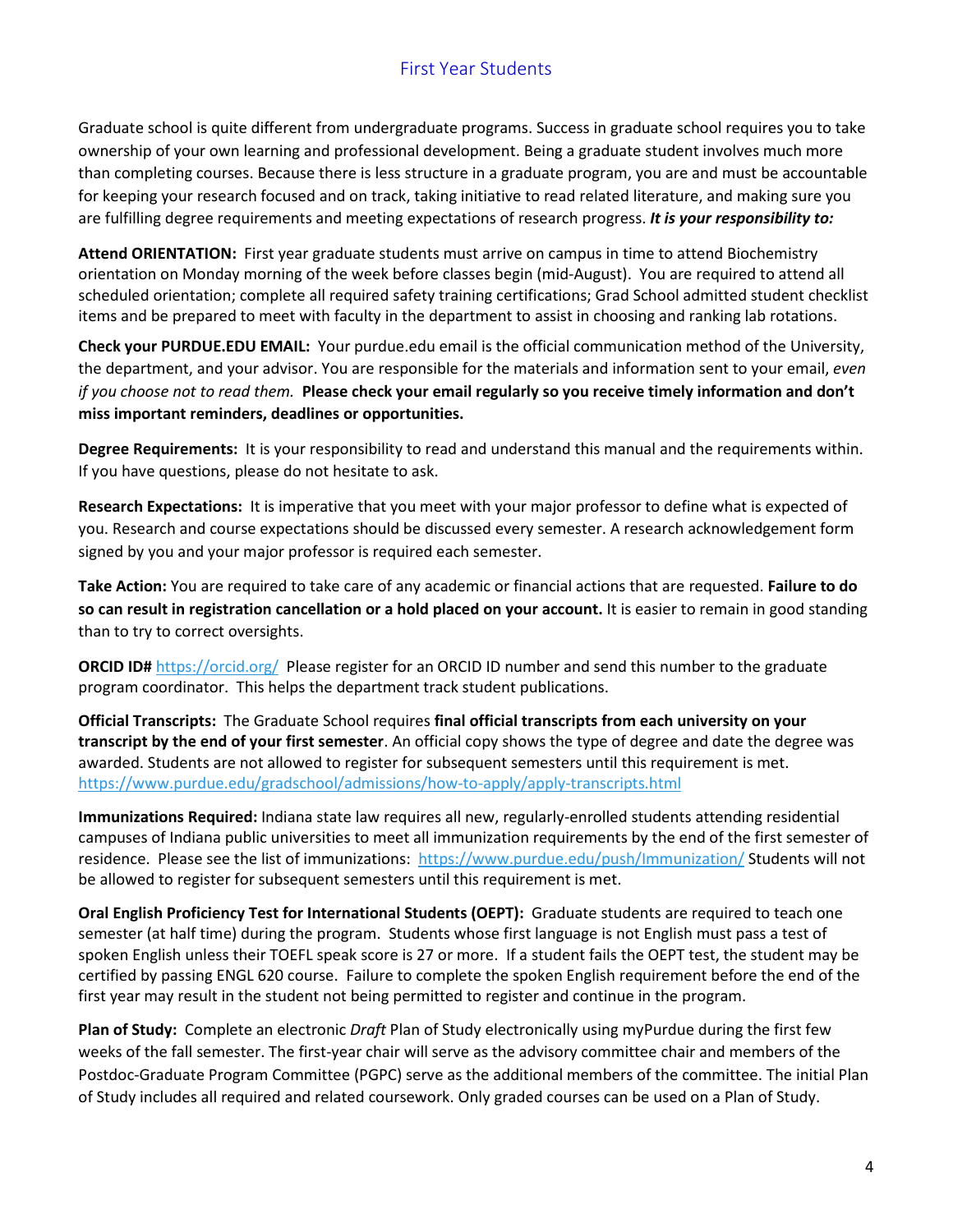**Lab Rotations:** First year students will participate in three lab rotations with the option of a fourth if it's needed. Rotation periods will last approximately eight weeks. At the end of each rotation, students will prepare and present a presentation of their work. Students not placed in a permanent lab after the third rotation may have a fourth rotation within the Department of Biochemistry. Additional details are given during orientation week.

During orientation week, students are expected to interview as many professors as they can within the biochemistry department to facilitate their preferences/choices for lab rotations. Faculty web pages briefly describe the type of research and laboratory work of each professor. Students will also attend Faculty Research Talks during Orientation week. Please feel free to ask questions during these talks.

**Selection of the Major Professor:** The Major Professor is the primary thesis advisor and has supervisory responsibility for a student's research. She/he will meet with students as needed and is available to guide them through their graduate education. Each student will have adequate opportunity to investigate various laboratories and to become acquainted with professors who have lab positions and funding available.

The selection of the Major Professor is based upon the student's choice and the availability of openings in the various laboratories. The selection must be a mutually acceptable arrangement between student and professor. Selection and assignments occur after three (or optional four) rotations in the first year.

# Expectations During First Year

Below are goals for your first year of the Biochemistry Graduate program to help you gauge your progress. The first year is different than subsequent years in that you will be rotating in different labs, learning about the department and completing course requirements. Once course and elective requirements are met, subsequent years are spent primarily on research and publication of research findings.

## **Year 1**

- Handle course material efficiently and effectively; most required courses are taken during the first year
- Balance course work with commitments to laboratory research
- Attend all Tuesday Faculty Seminars (\*clean up), attend all Friday Grad / Postdoc Seminars; and all relevant department seminars \**new students help clean up after Tuesday seminars – instructions later.*
- Work professionally with others in the laboratory
- Show initiative and effort in first-year laboratory rotations with regard to both experimental work and intellectual understanding of the project
- Assemble and present your research at the end of each lab rotation that demonstrating basic knowledge of research area and project data
- Understand that your reputation in the department will be based in part on productivity in the lab as shown by the generation of new data and publications
- Be sufficiently proficient at research that you have generated several completed figures for your own first manuscript, or a manuscript being prepared by someone else in the lab
- Realize that your position is a professional appointment with professional responsibilities, not a continuation of undergraduate studies
- Understand that stipends and research supplies are paid from grants awarded to faculty members by the federal government, private foundations, or other outside sources – as a recipient of such funds you are obligated to contribute to the scientific enterprise by publishing your research findings
- Select and be accepted into a permanent lab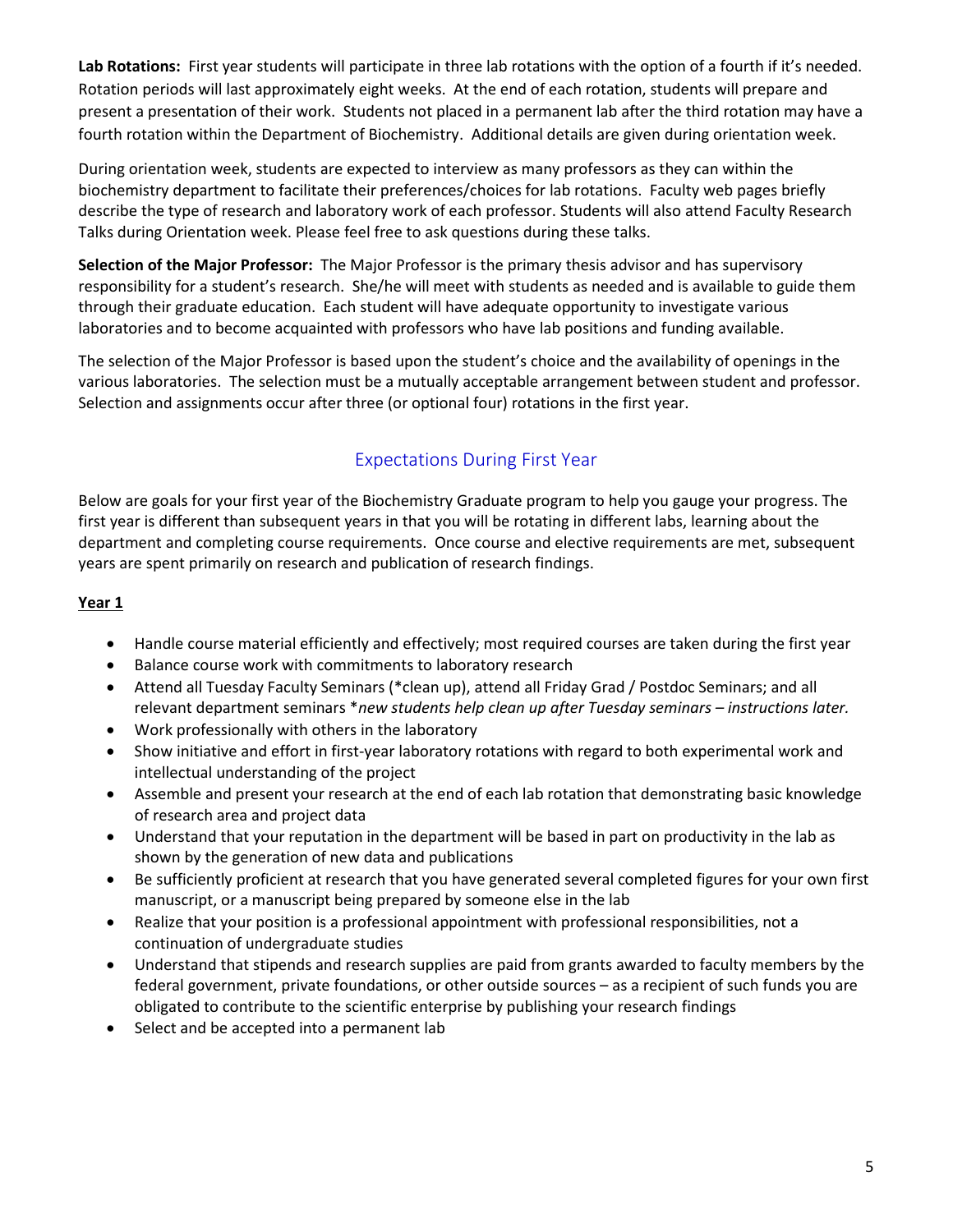# Graduate Student Progress

#### Each year, **reasonable progress should be made** and **is expected in order to stay in the program**.

All graduate assistants in the Biochemistry Department are expected to:

- Attend lab meetings as well as departmental and other relevant seminars
- Make contributions to lab meetings
- Demonstrate a strong commitment to research and gives scientific endeavors highest priority
- Show initiative and effort in both experimental work and intellectual understanding of project
- Make presentations at lab meetings that demonstrate an advancing knowledge of research area
- Work professionally with others in the laboratory and fulfil lab responsibilities
- Continue to read literature, increase knowledge of research related to your field of study, and seek professional development opportunities
- Conduct yourself in a professional and ethical manner
- Each semester, a research acknowledgment form is to be given to the Graduate coordinator before the deadline.
- **Each semester, it is your responsibility to check your registration for accuracy and remove any holds from your registration;** if you are not registered, contact the grad coordinator Students who miss the registration deadline will incur a **\$200 late registration fee.**

# Expectations After Permanent Lab Assignment

Below are goals or expectations for subsequent years of the BCHM PhD program to help you gauge your progress. Successfully achieving these milestones will give you the tools to be competitive when seeking and securing a position after graduation. Recent graduates have accepted positions in data analytics, medical research, and drug discovery with biotechnology or Pharmaceutical companies or as post docs in higher education.

#### **Year 2**

- Completed core course work with a GPA greater than 3.5
- Scheduled and hold first advisory committee meeting
- Be acquainted with most literature in areas directly related to research topic.
- Presents research findings as a poster during the Biochemistry Research Retreat
- Design experiments and conduct research in consultation with advisor/s
- Have research for a first manuscript almost complete; most figures assembled & an outline of manuscript.

#### **Year 3**

- Taken and passed the preliminary examination
- Master prior literature in areas directly related to research topic ad demonstrate a good knowledge of research area
- Present research findings as a poster or oral presentation
- Perform research well enough to manage and benefit from the assistance of trained undergraduates
- Begin or continue to design and conduct experiments independently
- Have first manuscript in press
- Make a presentation at national meeting

#### **When appropriate**

• Fulfills Teaching Assistant responsibilities efficiently and effectively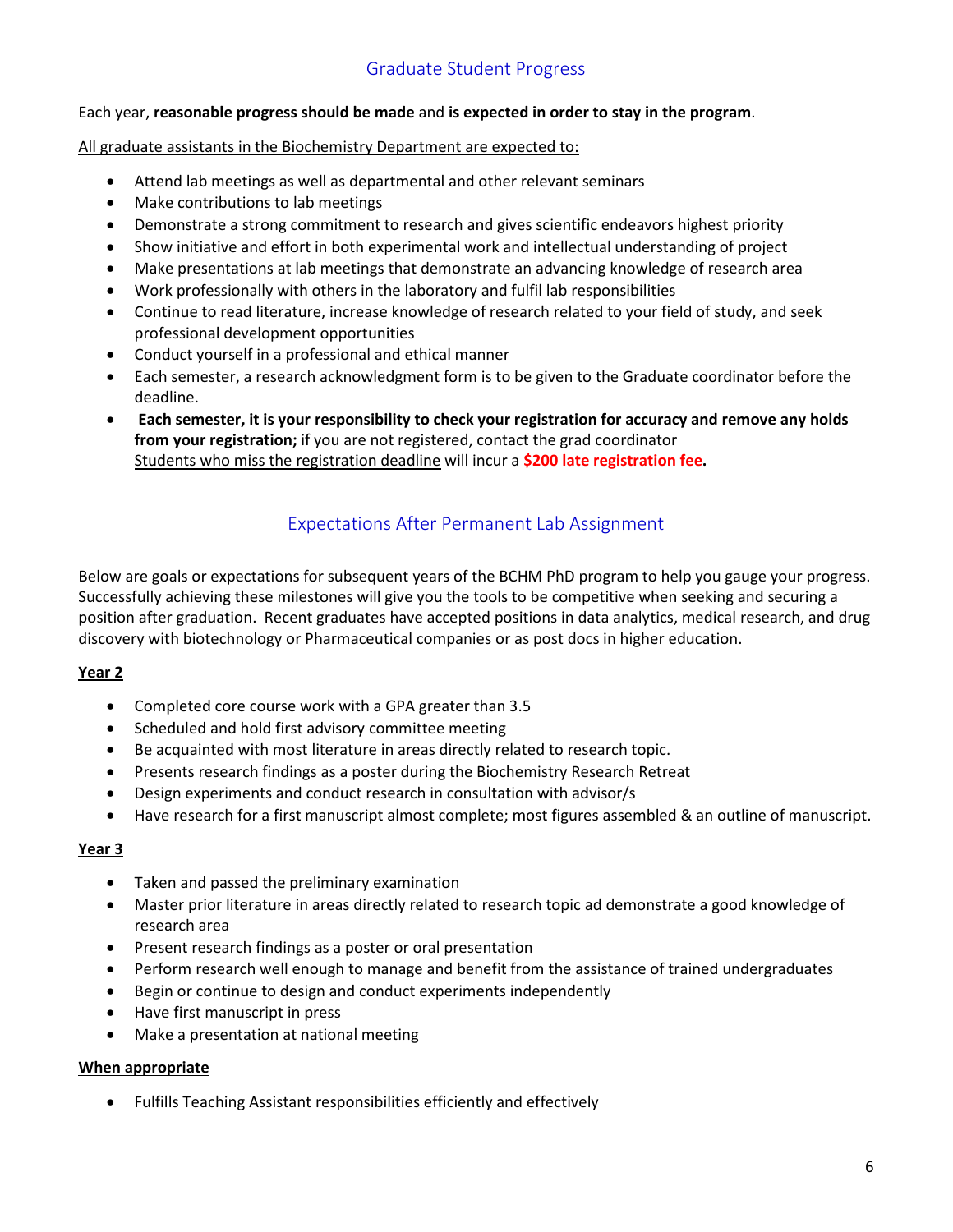#### **Years 4-5**

- Keep up with new literature directly and peripherally related to research topic
- Demonstrate a thorough knowledge of research area, setting an example for more junior students
- Present research findings orally during the Biochemistry Department Retreat
- Be a mentor to newer graduate students in all aspects of professional development and research integrity
- Takes initiative and provide leadership in dealing with the operation of the lab
- Train undergraduates to complete unfamiliar tasks and mentor undergraduate students in the theory and practice of specific laboratory experiments
- Design and conduct all experiments independently and give advice to newer graduate students on research techniques and experimental design
- Identifies new research opportunities that are based upon current experimental goals
- Can critically evaluate and review the manuscripts of others
- Begun to make inquiries concerning post-doctoral or industrial positions

## Registration

Students are responsible for registering all non-research courses each semester, including summer through the myPurdue portal. A registration acknowledgment form must be completed with student and PI signature and given to the Graduate Program Coordinator **each semester**. The Graduate Coordinator registers all research credit hours. BUT, it is the student's responsibility to check his or her registration for accuracy each semester.

**Candidacy – Plan ahead:** If a student expects a degree at the end of the semester for which he/she is registering, he/she must notify the graduate program coordinator as soon as possible. It's best to check in the semester prior to the semester you plan to graduate. There are time constraints related to graduation that may cause a delay in your timeline and it's best to know this in advance. If you register for candidacy and don't graduate more than two times, you will incur a \$200 late fee upon the third candidate registration.

**Course Loads:** Students are expected to make certain that the requested academic load is compatible with any appointment held under regulations and rules of the Graduate School.

If a student holds a half-time graduate assistantship in research or a graduate teaching appointment, they may register for up to 12 credit hours for coursework plus a minimum of six (6) hours of research ("698 or 699").

If a student holds a 1/4-time teaching appointment and a 1/4-time research appointment, they may register for up to 15 credit hours of coursework plus a minimum of three (3) hours of research ("698" or "699").

**Degree Only:** A student who has met all degree requirements except depositing the thesis and a positive Report of the Final Examination is received in the Graduate School prior to the first day of the academic session of graduation but was not awarded the degree may request registration for "Degree Only" at a reduced fee.

**Exam Only:** If all academic requirements are completed except the Final Examination and deposit of thesis prior to the first day of the academic session, a student can request to register for "Examination Only" at a reduced fee.

**Transfer Credits:** In general, transfer credits will be considered under the following conditions:

- The student has a minimum cumulative graduate index at Purdue of 3.00 or better.
- The student obtained approval from the Thesis Advisory Committee for the requested transfer of credits.
- The request from the student includes documentation about the content of the transfer course and the level at which it was taught (undergraduate or graduate). Transfer credits will be accepted only after one semester of satisfactory work in residence at Purdue.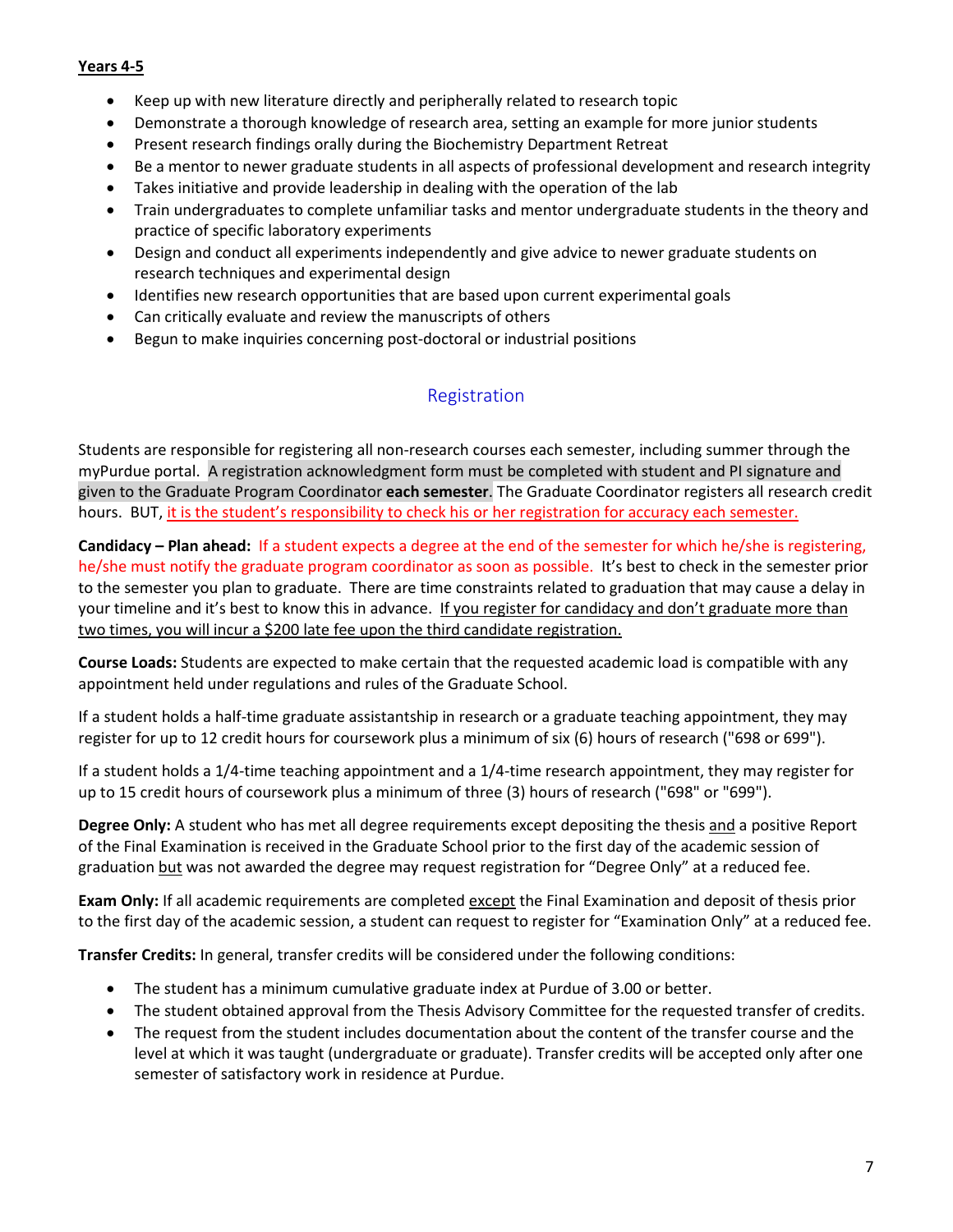# Plan of Study

A draft Plan of Study is prepared by the student electronically using myPurdue in the first few weeks of the fall semester. The first-year chair serves as the advisory committee chair and members of the Postdoc-Graduate Program Committee (PGPC) are additional committee members. The initial Plan of Study includes all graded required courses. Courses taken with a pass/no pass option cannot be used on a Plan of Study.

The final Plan of study is to be drafted in consultation with the Major Professor and discussed at the student's first Thesis Advisory Committee meeting (fall semester of second year). The final Plan of Study should be submitted by the end of that fall semester and approved by each committee member and the Department Head.

Additional elective choices should be made in consultation with the Major Professor. Any course(s) beyond program requirements but related to the field of study must be added to the Plan of Study. Courses not related to the field of study are not be included. All courses listed on the Plan of Study are included in the GPA calculation. Changes to the Plan of Study are submitted electronically using myPurdue.

| Year 1                                                                                                          | <b>Course Title</b>                                                                           | <b>Semester</b>    | <b>Credits</b> |  |
|-----------------------------------------------------------------------------------------------------------------|-----------------------------------------------------------------------------------------------|--------------------|----------------|--|
| <b>BCHM 60100</b>                                                                                               | Critical Thinking & Communication in Biochem Research I                                       | fall<br>2          |                |  |
| <b>BCHM 60300</b>                                                                                               | fall<br>Introduction to Grad Research in Biochemistry I<br>6                                  |                    |                |  |
| <b>BCHM 60501</b>                                                                                               | fall<br>Macromolecules                                                                        |                    | 3              |  |
| <b>BCHM 60400</b>                                                                                               | 3<br>Introduction to Grad Research in Biochemistry II<br>spring $(1st \frac{1}{2})$ semester) |                    |                |  |
| <b>BCHM 61000</b>                                                                                               | <b>Eukaryotic Gene Expression</b><br>spring                                                   |                    | 3              |  |
| <b>BIOL 66200</b>                                                                                               | <b>SEM Methods Prof Dev I</b><br>fall or spring                                               |                    | 3              |  |
| Year 2                                                                                                          | <b>Course Title</b>                                                                           | <b>Semester</b>    | <b>Credits</b> |  |
| <b>BCHM 60200</b>                                                                                               | Critical Thinking & Communication in Biochem Research II                                      | fall               | 2              |  |
| At least 2 credits in a course with a quantitative approach to biochemistry are required such as:               |                                                                                               |                    |                |  |
| <b>BIOL 60000</b>                                                                                               | <b>Bioenergetics</b>                                                                          | fall               | $\overline{2}$ |  |
| <b>BIOL 59500</b>                                                                                               | Xray Crystallography                                                                          | spring             | 3              |  |
| *STAT 50300                                                                                                     | <b>Statistical Methods Biology</b>                                                            | fall/spring/summer | 3              |  |
| <b>STAT 51100</b>                                                                                               | <b>Statistical Methods</b>                                                                    | fall/spring/summer | 3              |  |
| <b>STAT 51200</b>                                                                                               | <b>Applied Regression Analysis</b>                                                            | fall/spring/summer | 3              |  |
| *Most students take STAT 503 as their elective. To take a quantitative course not listed above, send the course |                                                                                               |                    |                |  |
| syllabus to your Major Professor for approval, then the post-graduate committee for their approval.             |                                                                                               |                    |                |  |

## Course, Grade and Elective Requirements

| An additional graduate level elective of 2-3 credits is required and could include courses such as: |                                        |                    |  |  |
|-----------------------------------------------------------------------------------------------------|----------------------------------------|--------------------|--|--|
| <b>BCHM 61100</b>                                                                                   | <b>Chromatin Biology</b>               | fall               |  |  |
| <b>BCHM 61501</b>                                                                                   | Pathways                               | fall               |  |  |
| <b>BCHM 62000</b>                                                                                   | Protein Mass Spectrometry & Proteomics | spring (alt. yrs.) |  |  |
| BCHM/HORT 64000                                                                                     | <b>Metabolic Plant Physiology</b>      | fall (alt. yrs.)   |  |  |
| Note: For a Non-thesis MS degree, 30 credits are required; research credits are not eligible.       |                                        |                    |  |  |

**Computational Life Sciences (CLS) Program:** <https://www.purdue.edu/gradschool/cigp/> Biochemistry is a participating home department in the Computational Life Sciences program. CLS is an interdisciplinary graduate area of specialization offered at the MS and Ph.D. levels. Students participating in this program will perform Ph.D. thesis research in a laboratory in our department while simultaneously developing skills in the computational life sciences.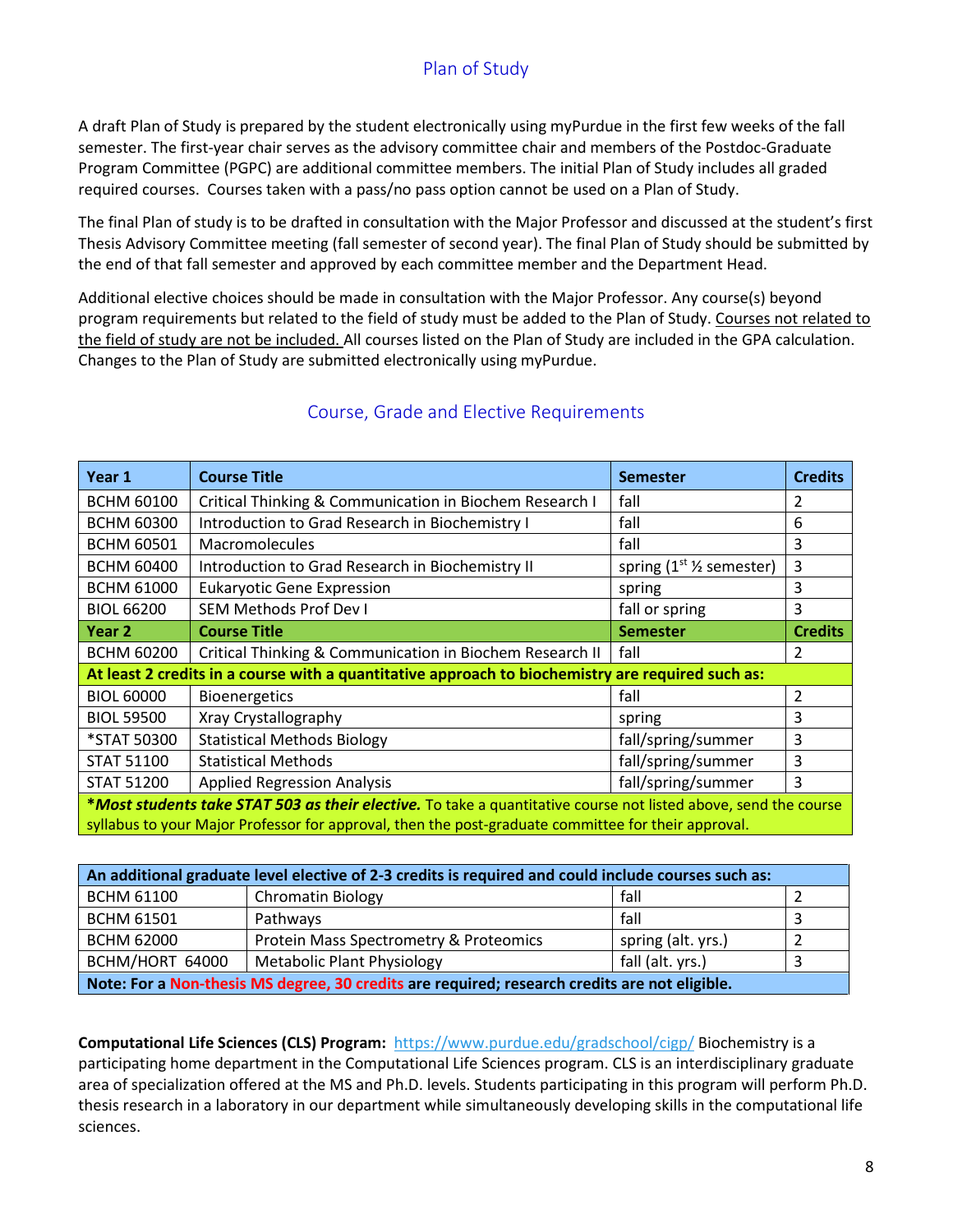A student's participation in the program is indicated on the transcript as a specialization in "Computational Life Sciences." An approved CLS plan of study enables participants to become proficient in the use of computational tools and techniques employed in the life sciences, preparing them for the discovery and implementation of algorithms that facilitate the understanding of biological processes. The CLS Ph.D. plan of study requires a minimum of 12 credit hours with 6 of these credits obtained from CLS- relevant courses specified by Biochemistry. Remaining credits come from one of two CLS bridge courses, CLS core courses, and CLS relevant courses specified by the CLS graduate committee. Dr. Andy Tao is the Biochemistry representative to the CLS program.

**Grade Requirements:** In addition to the standards set by the Graduate School, the following requirements apply to students enrolled in the Biochemistry Program.

Students who finish their first year with a GPA below 3.0 in courses which are in their Plan of Study are required to hold a meeting of their rotation advisors and their chosen Major Professor (if one has accepted the student) or the head of the Department of Biochemistry if Major Professor has not been selected. The meeting must take place before the beginning of the third semester of the student's studies. The professors will determine if the student shows sufficient indication of scientific understanding and growth in laboratory experience to warrant continued support in the program. **If the answer is affirmative, there shall be assessments made by the Major Professor and the Thesis Advisory Committee within a month of the end of each semester thereafter until the student has surmounted the academic deficiencies.** If the answer is negative, the student may pursue a Master's thesis at the discretion of the Major Professor or may be asked to leave the program. A non-thesis Master's degree requires 30 credit; research credits are not eligible.

**Only grades of A, B, and C are acceptable on a Plan of Study.** Incomplete("**I"**) grades are not acceptable on the Plan of Study. Incomplete grades must be cleared during the following semester after the "**I"** grade was received. If the course is only offered once a year, the incomplete grade must be cleared during the next semester the course is offered. A Thesis Advisory Committee may require a higher grade than C in certain courses.

The Graduate School considers a GPA of below 3.00 as performance below that expected of a graduate student and grade reports will so indicate. **Students with unsatisfactory academic records (scholastic index below 2.70) will be placed on probation within the Department of Biochemistry.** Failure to remove probationary status can become the basis for terminating the training of a student.

Continuation in the graduate program also requires satisfactory effort in performing research. **Any student receiving an unsatisfactory grade ("U") will be placed on probation.** When a student is assigned a grade of "U", the Major Professor will provide the student with a written explanation on the Student Progress Feedback Form describing specific deficiencies that resulted in the unsatisfactory grade. Research credits for which a student receives a grade of "U" cannot count toward satisfaction of the residency requirement. **When a student receives two consecutive "U" grades in research, the BCHM Program is mandated to inform the Graduate School of proposed action/s.** The student will be required to: **1)** leave the program or **2)** remain in the program subject to certain conditions being met to allow the student to continue graduate study in Biochemistry.

**BCHM 698 and 699 Syllabus - Goals and Objectives:** Graduate research in biochemistry consists of an original experimental or theoretical investigation, beyond undergraduate level, conducted by graduate students in consultation with the Major Professor. Graduate research must acquire thorough knowledge of their field of inquiry based on scientific literature. Grad research students need to devote a majority of their time towards obtaining scientific data through experimentation. This data will form the basis of published manuscripts and the student's dissertation. Students must use an organized, transparent record keeping system in collecting and recording data. Critical thinking skills are needed to: 1) design appropriately controlled experiments, 2) analyze the results and 3) reach conclusions supported by the evidence and existing knowledge in the field. Graduate students, in conjunction with faculty advisors, must exercise the highest integrity in collecting, analyzing, and reporting their scientific data, and will adhere to strict ethical standards in all aspects of their degree program.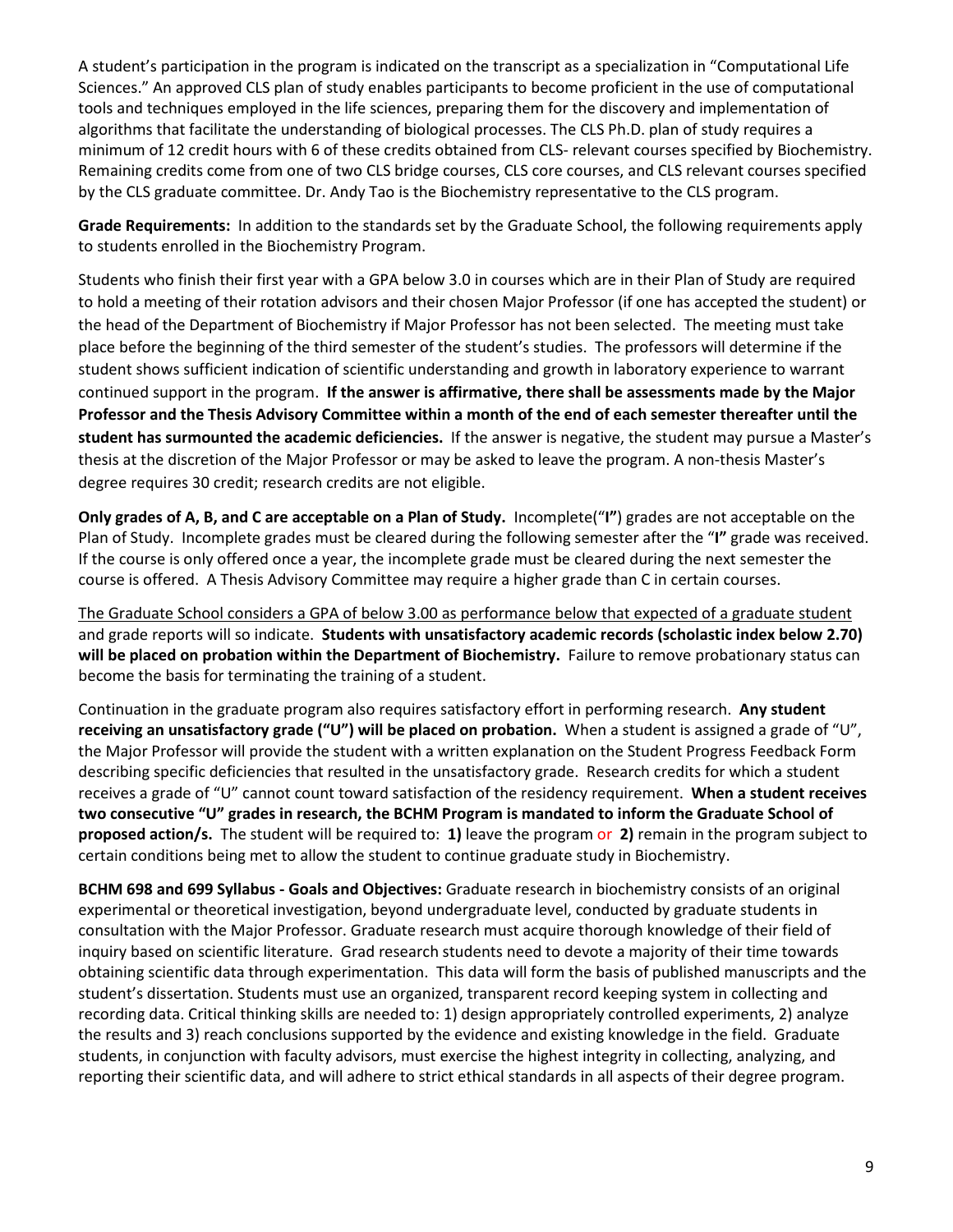## Publication Requirement

At the time of thesis deposit, a Ph.D. candidate must show that at least one first author (or equivalent, i.e. co-first author) paper from his/her thesis research was accepted, or published in, a reputable scientific journal. It is preferred to have manuscript(s) covering all major results of thesis research published prior to the defense.

ORCID ID# <https://orcid.org/>Please register for an ORCID ID number and send this number to the graduate program coordinator. This helps the department track student publications.

**Guidelines for authorship (Purdue University):** A commonly accepted standard states that all authors of a scholarly publication should satisfy three conditions:

1) Each author should have made a significant contribution to the work described. (A significant contribution entails a substantial role in the conceptualization, design, execution, or interpretation of data, and a clear understanding of the goals and outcomes of the work.)

2) Each author must be prepared to take responsibility for all aspects of their work described in the publication. They should be sufficiently familiar with the total project that they are comfortable with the description, methods, and conclusions and that they are willing to accept responsibility for the content of the publication.

3) Each author will read and approved the final draft of the manuscript and explicitly consent to the submission of the manuscript to a publisher. Individuals who contributed to the project, but whose contributions do not rise to the level justifying authorship, should be recognized in an Acknowledgements section of the manuscript.

## Seminar Series

The biochemistry program has a weekly Tuesday afternoon seminar series at 3 pm. Presentations are given by Purdue faculty as well as external-invited speakers. **All graduate students are required to attend.**

**Graduate and Postdoctoral Seminar Series:** The biochemistry program has a seminar series organized by graduate students and postdocs. The purpose is to allow the graduate/postdocs students to showcase their research and receive important scientific feedback from their peers. It is intended to help the presenters get constructive feedback, but also to prepare attending graduate students to think critically and ask insightful questions. Graduate students and postdocs will present their research and **all graduate students are expected to attend.** Graduate Postdoc seminars are held Fridays at 12:30 pm. Two faculty members will attend to serve as evaluators, providing feedback and distributing that feedback to the students' committee members.

Talks are expected to last 20-25 minutes with 5-10 minutes of discussion. Presentations need an introduction that explains the research to BCHM students with very diverse research interests. Methods and rational for using the methods should be explained. Results should be presented and discussed in a way that is easy to read and interpret. The conclusion should have an overview of where the research fits into their respective scientific fields.

Third year graduate students may be expected to spend more time on introduction, precedence (in literature and from the lab) and rationale, whereas, fifth year students may focus more on results and discussion and telling a clear cohesive story. Methods-based presentations may include a different format.

First year students will present their research at the end of each eight-week rotation period. The Rotation presentations/talks will replace the Grad Postdoc Seminars on those three occasions.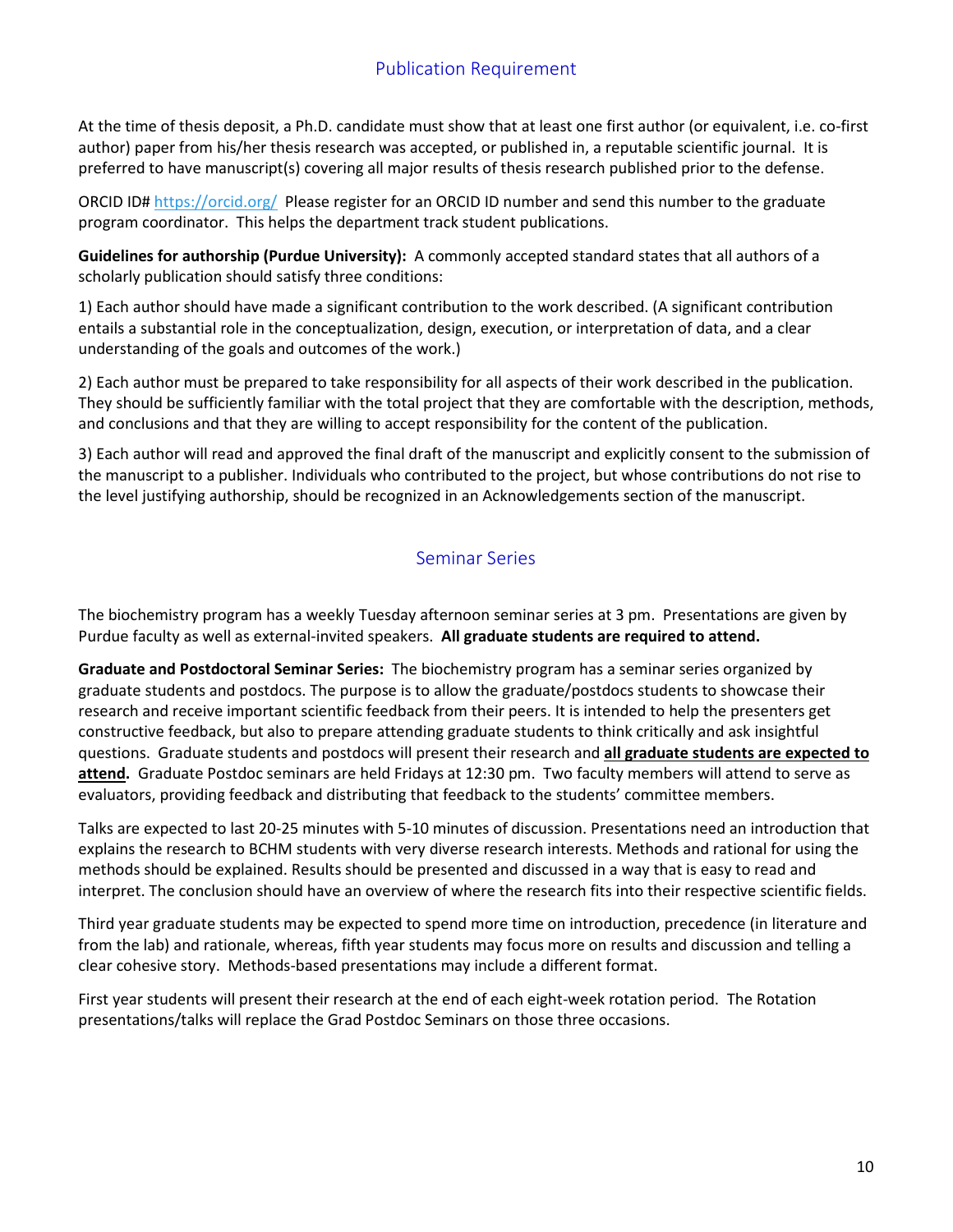## Teaching Requirement

**Teaching Requirement:** Each Ph.D. graduate student is expected to fulfill a teaching requirement of one semester as a half-time teaching assistant or two semesters as a quarter-time teaching assistant. The teaching requirement may be fulfilled by serving as a teaching assistant in a course taught in another department on campus but the course topic should be in the natural sciences or applied life sciences. If a student gained equivalent teaching experience at the college level while a graduate student elsewhere, they may petition to have the experience fulfill the requirement. The petition must include a brief description of the course content and the name of the supervising professor. If a recommendation from the professor is not on file in the BCHM Graduate Office (as part of the application file for admission), one must be obtained and submitted with the petition.

**Oral English Proficiency Program (OEPP)** Students whose first language is not English must be certified by the Oral English Proficiency Program prior to being assigned duties involving direct instruction of students. The OEPT test certification is typically done in a student's first year in the program.

# PhD Thesis Advisory Committee

Until a Major Professor is chosen, a student's progress is monitored by the First Year Graduate Chair. **During the first summer in a Major Professor's laboratory, students will select a Thesis Advisory Committee in consultation with Major Professor.** This committee includes the Major Professor as chairman and three additional professors. The committee must have \*three biochemistry faculty members and a faculty member outside the Biochemistry Department. (\**In special circumstances, committee may have two Biochemistry professors and two from other departments*.) The Thesis Advisory Committee will counsel and review the student's progress in both thesis research and course work during their graduate study. On the rare occasion that a student needs to choose an advisor outside of the Department of Biochemistry, the Thesis Advisory Committee shall consist of the Major Professor, at least two faculty members from the Department of Biochemistry, plus one additional member.

Meetings are held with the specific purpose of helping students upgrade the quality of research by critical discussion. **It is required that students hold Thesis Advisory Committee meetings at least annually beginning their second year.** Students are responsible for arranging each committee meeting and must schedule the meeting within their assigned time. You will be given a window of time (2-3 weeks) in which you must schedule your meeting. **Once you schedule your Advisory meeting, send the date, time and location to the Graduate Program Coordinator.**

**A committee report is to be prepared and distributed to the Thesis Advisory Committee at least one week prior to each meeting.** Students are to prepare their first committee report in the form of a proposal. This proposal is on their own research topic and should be hypothesis-driven where applicable and contain a series of aims that are justifiable with precedence, preliminary data, or prior publications. The committee report/proposal should follow the guidelines of the Content and Organization of the Written Preliminary Examination Document. **Committee reports after a student has passed his/her preliminary exam should follow the format of a paper, emerging from the student's research.** An Annual Progress Report will be attached to the written summary as an appendix. This report will resemble a curriculum vitae and will document the student's major achievements as she/he progresses toward the Ph.D. degree. **The Committee Report, the Annual Progress Report, a Thesis Advisory Committee Proposal, and Advisory Committee meeting forms, will be placed on file along with other material pertaining to progress toward the degree objective.** Registration for subsequent semesters will be contingent upon compliance with this rule. In addition to these documents, students should also provide an overview of their IDP during their committee meeting presentation.

**Individual Development Plan (IDP):** The IDP provides a process that identifies annual progress, professional development needs, and career objectives for graduate students. The IDP serves as a communication tool between a student and their Major Professor and offers a platform for broader discussion. Identifying short-term goals gives students a better sense of expectations and helps identify milestones along the way to achieving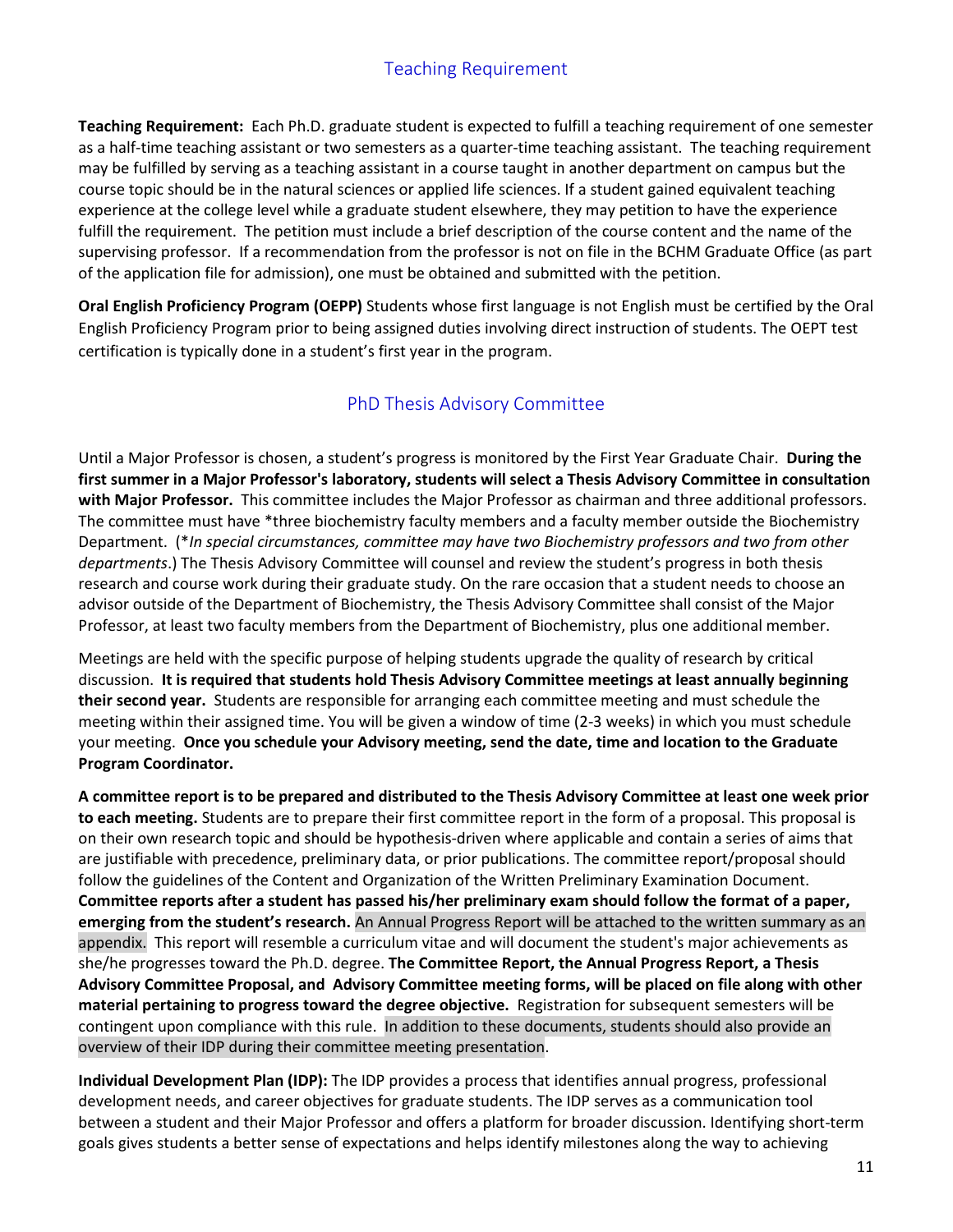specific objectives. The IDP is to be completed yearly about a month before their annual Thesis Advisory Committee meeting. Students should take primary responsibility for completing this document; by doing so, you will have a process that assists in developing and achieving long-term career goals. Plan on scheduling time to review the document with Major Professor and for submitting to thesis committee members. Students should provide a brief (1-2 slides) overview at each committee meeting, and ask for assistance with areas of weakness.

**Change to the Thesis Advisory Committee:** If a student's research changes substantially, and the Major Professor believes that the composition of the Thesis Advisory Committee must be changed, the student should submit an electronic Change of Advisory Committee in the Plan of Study using myPurdue. This also applies should a professor leave the university and is replaced on the committee. If a committee member is absent from campus only at the time of the final examination, please see the Graduate Program Coordinator for alternate options.

# Guidelines for Preparation of the Annual Progress Report

Students will report major achievements and milestones that are crucial towards completion of thesis research and a successful scientific career. The Annual Progress Report is to be attached as an appendix to the written summary given to the Thesis Advisory Committee at the annual committee meeting. This will be placed on file along with all material pertaining to progress toward the Ph.D. degree objective.

Content and organization of this Progress Report is outlined below; example follows. It is organized by academic years in the program. For the purpose of this document, an academic year is September 1 to August 31 of the following year (e.g. Sept 01, 2007 to Aug 31, 2008). Students will list major academic, professional and scientific accomplishments for each academic year as described below.

The first section of the document will list the student's name, thesis advisor's name, the date in which they entered the program, and the date when they expect to complete their thesis research. For each academic year, a student should list the following information documenting major achievements and milestones:

**1.** Give courses completed with grades earned.

**2.** Include formal oral presentations of student's research and the dates they were given. These may include rotation talks, formal presentations given at lab group meetings, talks given at the annual Biochemistry retreat, presentations given at journal clubs or other seminar series on campus, and presentations given at professional meetings.

**3.** All poster presentations at local meetings on campus or at national or international meetings. Include the name of the event, location, and dates. Please list any special awards or recognition that your poster received.

**4.** All peer-reviewed publications that you author or co-author. List publications that were submitted to a journal, are in press, or were published. Don't list publications that are "in process". You may list book chapters, published presentations from academic conferences, scientific publications on the internet or special technical reports, but they must be clearly distinguished from standard peer-reviewed articles.

**5.** Any competitive fellowship applications submitted whether funded or not. Include the date submitted, the funding agency, and the outcome (pending, not funded, or funded).

**6.** Special recognition or scientific related awards. List award name, organization giving the award, and date received.

**7.** Include the date when the Preliminary Exam was completed.

**8.** Service as a teaching assistant and include the course, semester, and instructor of the course.

**9.** Serving as a mentor for an undergraduate or new graduate student in the lab can be included if student played a substantial role in guiding and instructing the mentored student that is acknowledged by their Major Professor.

**10.** There may be other professional achievements that are suitable for inclusion. Please consult with the Major Professor to determine whether an activity or achievement is appropriate for this document.

*Annual Report Example: Variations must have font at 10 pt or higher and organized by academic year in the program.*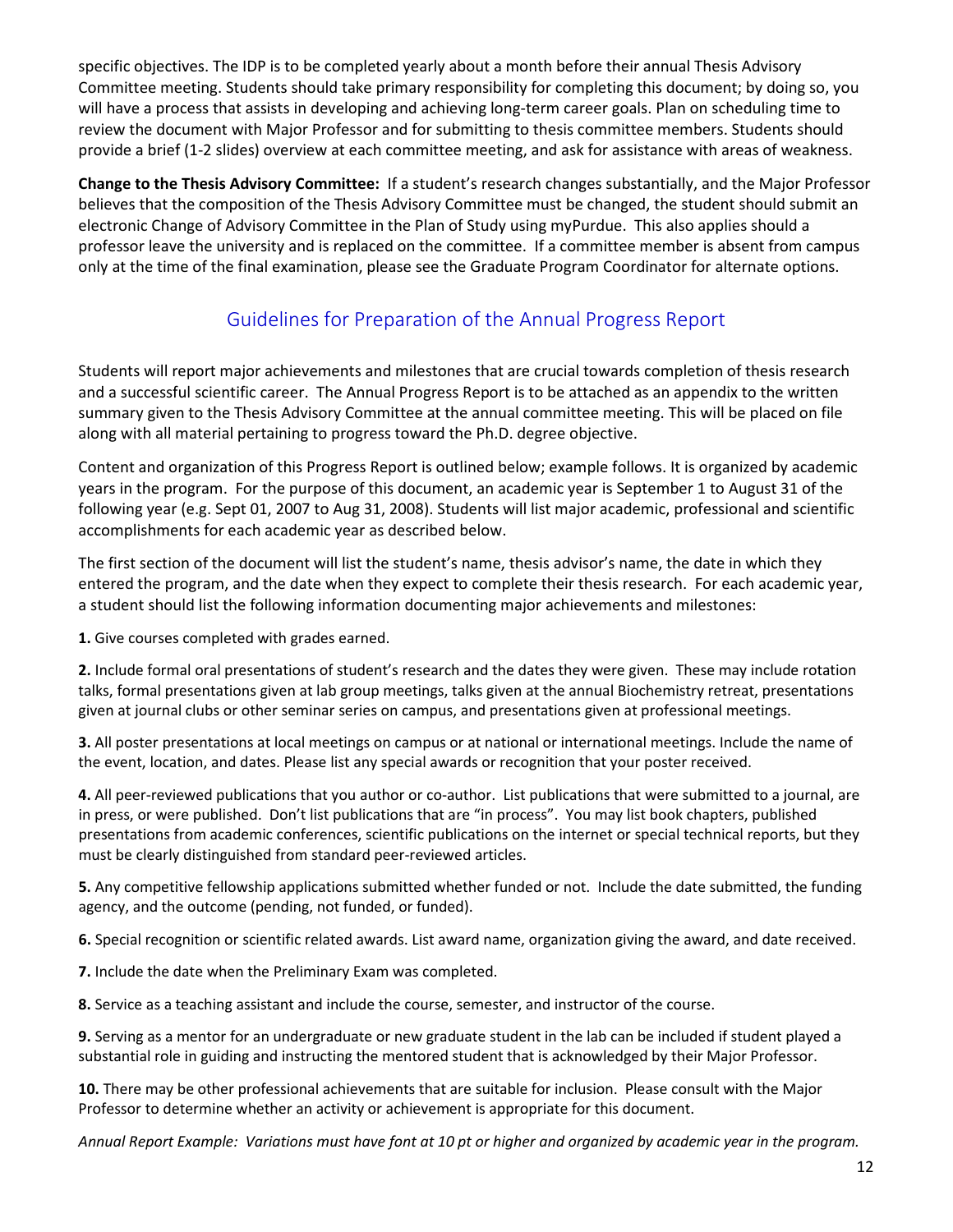## Annual Progress Report Example

Jane Doe (Student Name)

**Major Professor:** Boris Badenov

**Date of Entry into Graduate Program:** Fall 2003

**Proposed Year of Graduation:** Spring 2008

**Year 1 Sept 2003 - August 2004** 

**Courses Completed:** BCHM 601; BCHM 602; BCHM 603; BCHM 604; BCHM 60501; STAT 503; BIOL 662; BCHM 610

**Oral Presentations:** 3 Rotation Presentations

**Year 2 Sept 2004 - August 2005** 

**Courses Completed:** BCHM 664 A; BIOL 541 B; MCMP 625 A; ENTM 612 A; BCHM 690 (1) A

**Oral Presentations:** 1st Annual Thesis Committee Meeting Lab Group Meetings (3): Oct 2004, Feb 2005, May 2005 **Fellowship:** NSF Pre-doctoral Fellowship, Nov 2004 - Not Funded

**Year 3 Sept 2005 - August 2006** 

**Courses Completed:** BCHM 690 (2) A

**Passed Preliminary Exam** Nov 2005

**Oral Presentations:** 2nd Annual Thesis Committee Meeting Lab Group Meetings (4): Sept 2005, Dec 2005 Feb 2006, May 2006

**Poster Presentations:** Biochemistry Annual Retreat, October 2005 Characterization of the MP2 kinase, Doe, J., and Badenov, B.

> ASBMB 2006 Annual Meeting, San Francisco, CA, April 2006 The MP2 kinase regulates the nuclear localization of the YFG protein. Doe, J., Jetson, G., and Badenov, B.

- **Publications:** Spacely, A., Doe, J., Jetson, G., and Badenov, B. (2006) MP2 binds the Xxz activator in a hormone-dependent manner. J. Biol. Chem. 282: 1601-1606.
- **Fellowship:** American Heart Association Predoctoral Fellowship, January 2006-Dec 2008

**Mentoring:** Supervised Maxwell Smart, undergraduate student, Summer 2006

**Year 4 Sept 2006 - August 2007**

**Teaching Assistant:** BCHM 561, Spring 2007, Dr. Kirchmaier

**Oral Presentations:** 3rd Annual Thesis Committee Meeting Lab Group Meetings (4): Sept 2006, Nov 2006 Feb 2007, April 2007 Biochemistry Annual Retreat, October 2006

**Poster Presentations:** Purdue Cancer Center Retreat; Sept 2006; Identification of Substrates for the MP2 kinase; Doe, J., and Badenov, B.

> FASEB Summer Research Conference; Protein Phosphorylation; July 13- 18, 2007; Snowmass Village Conference Center Snowmass Village, CO; Mechanism of Regulation of the MP2 kinase. Doe, J., Smart, M., and Badenov, B.

**Publications:** Doe, J. and Badenov, B. (2007) The MP2 kinase is Regulated by the AMP kinase in Cardiac Myocytes. Myocytes. EMBO J. 26: 2635-2640. Doe, J., Fatale, N., and Badenov, B. (2007) The Dynamic Subcellular Localization of the MP2 Protein Kinase Governs Its Access to Substrates. Mol. Cell Biol. manuscript submitted.

**Mentoring:** Helped Supervise Nell Fenwick, new graduate student, Fall 2006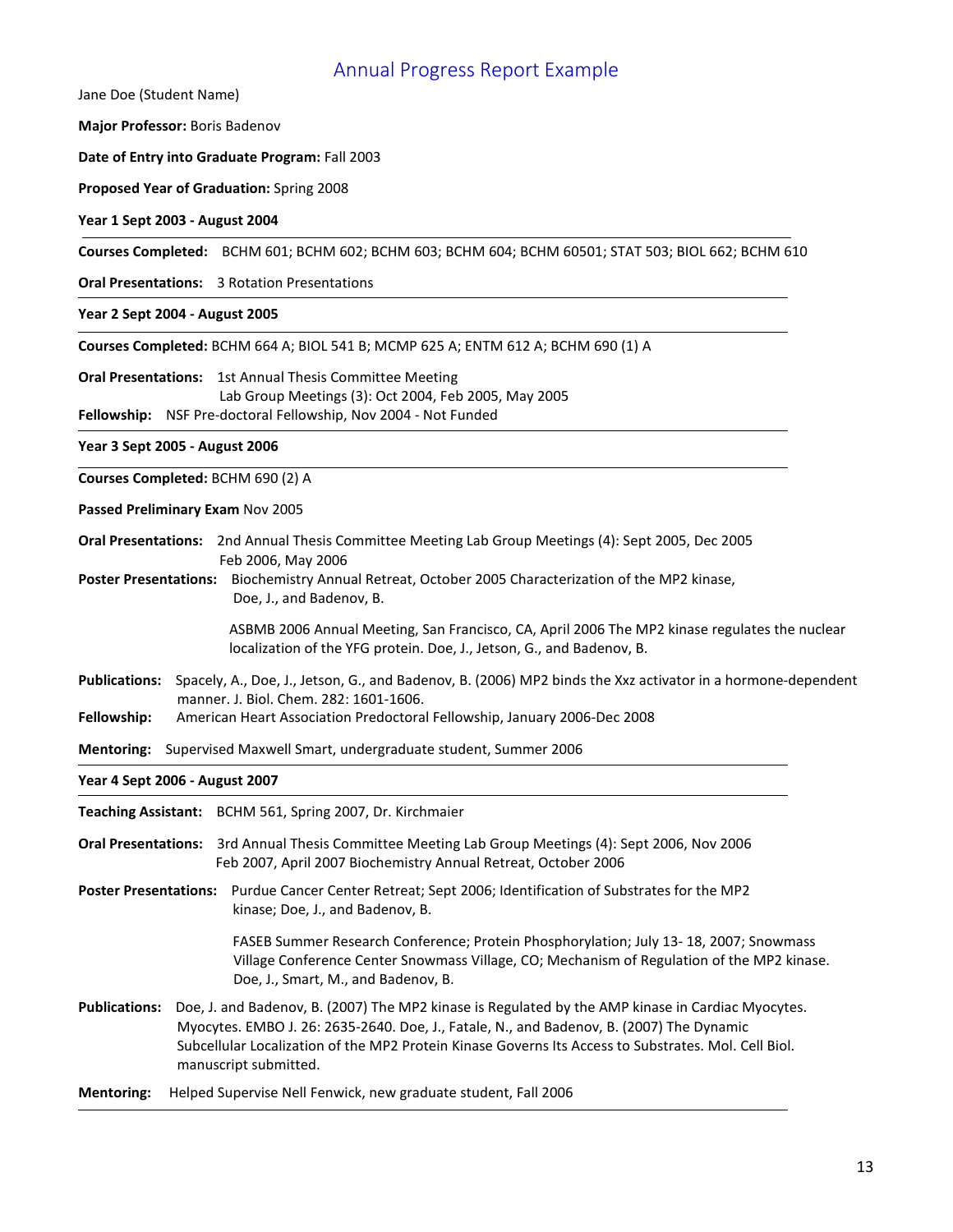## PRELIMINARY EXAMINATION

Students are required to defend a hypothesis-driven research proposal for their preliminary examination. This proposal must be original and designed to advance the current state of knowledge in the chosen field. Prelim exam proposals cannot be directly based on student's own research project or past or ongoing projects from the major advisor's lab. The Prelim Examination is taken in the fall semester of the third year of study unless an early exam is requested. The general process/steps to prepare for the exam occur over a period of about six months.

# Early Preliminary Exam (Spring 2<sup>nd</sup> year)

Students who request an early Prelim Exam need approval from the thesis advisor and thesis committee. They must **schedule and hold their first thesis advisory committee meeting by October 31st in their 2nd year.** The student is responsible for obtaining approvals, and conveying to the Preliminary Exam Chair and Graduate Program Coordinator via email immediately following the first committee meeting. The deadline for submitting the specific aims document and written proposal is determined by the Preliminary Exam Graduate Chair.

## Brief Overview of Prelim Exam Process

1. Topic Selection / Specific Aims – Student selects a topic, develops a hypothesis and creates a specific aims document.

2. Certification of Specifics Aims Document by Thesis advisor – The student's thesis advisor must certify that the specific aims do not overlap with the student's thesis project or other work in the PI's laboratory.

3. Submission of Specific Aims to Program Coordinator – The *Request for Preliminary Exam* form is submitted to the Graduate Program Coordinator along with the specific aims document and the *Advisor Certification of Preliminary Examination Topic* form. The deadline for submission of these documents will be set by the Preliminary Exam Graduate Chair; it is usually late in the spring semester for exams scheduled in the fall semester.

4. Assignment of Exam committee, feedback on specific aims, scheduling exam – Upon Specific Aims document approval, the Prelim Exam Chair assigns an examining committee. The student will send their Specific Aims document to their committee for comments after the committee is assigned. The student is responsible for scheduling the exam and location before the deadline (typically 3-4 months in advance).

5. Preparation of the Written Preliminary Proposal – The Preliminary Proposal document is to be submitted to the Grad Program Coordinator and examination committee at least 4 weeks before the exam date. After running the document through iThenticate, it is sent to the chair of the exam committee for evaluation.

6. Submit GS Form 8 – **At least three weeks before the exam**, an electronic *GS Form 8 Request for Appointment of Examining Committee* via myPurdue **is submitted by the student** for approval of the exam committee and date.

7. Feedback on Written Proposal – Two weeks after submitting the full proposal to their committee, the student will meet with the chair of his/her preliminary exam to receive written and verbal feedback on the proposal.

8. Day of Preliminary Exam – Student will take their prelim exam which will last approximately 2 hours. Faculty will deliberate for a short time and may have questions. Students learn their outcome at the end of the exam.

9. Exam Pass and Exam Fail – If the student passes, they have no further obligations. If they fail, they will be given a second attempt to pass the Preliminary Exam the following semester. A second exam failure results in automatic withdrawal from the PhD program. If student has 30 credits, they may leave with an MS Nonthesis degree.

Forms –Forms to be completed by student 1) *Request for Preliminary Exam – Dept*; 2) *Advisor Certification of Preliminary Exam Topic – Dept*; 3) GS Form 8 *Request for Appointment of Examining Committee* – electronic. All forms are on the Biochemistry Intranet under Resources on our home page. <https://ag.purdue.edu/biochem/>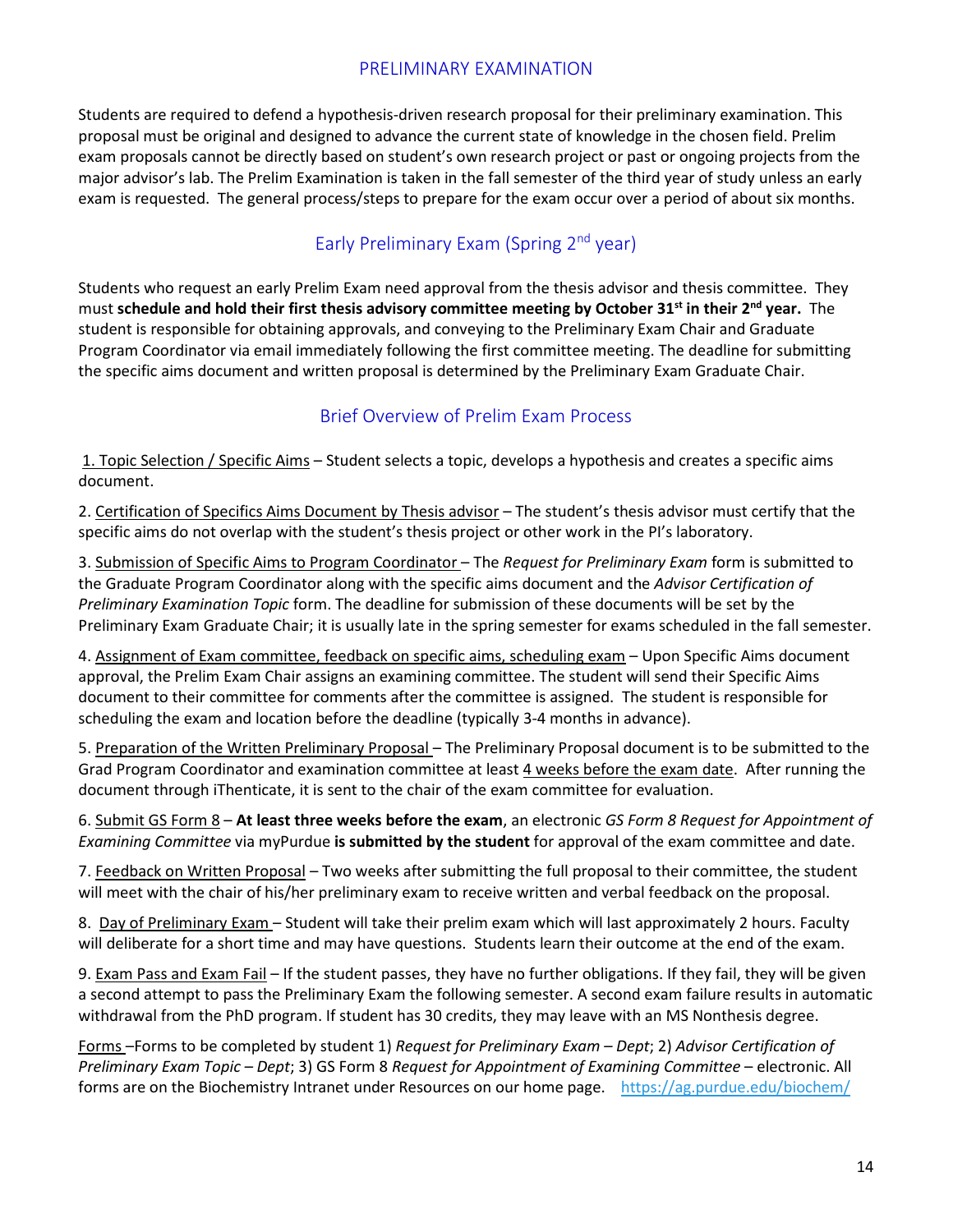### **1. Selection of Topic and Specific Aims Document**

The preliminary exam is based on a hypothesis-driven research proposal designed by the student to advance the current state of knowledge in the field. Although the prelim proposal may address a topic related to the thesis project, it must focus on a research problem that is clearly different from the student's current or past research project(s). In addition, the proposal topic and aims cannot overlap with other current or past projects in the student's home laboratory. Primarily descriptive or technology-based proposals are not generally acceptable.

Students who transfer to the Biochemistry Graduate Program are not permitted to defend a proposal based on a project developed as part of graduate studies conducted in a laboratory prior to their transfer. Similarly, any student who transfers between laboratories within the Biochemistry Graduate Program cannot select a project topic developed under a previous advisor. If a transfer student selects a research topic in an area similar to that of their previous project, they may be required to provide a brief summary of previous projects and/or have their previous advisor verify that their proposal topic and specific aims meet the criteria of an original proposal.

In addition, students cannot submit the same research proposal developed in a graduate course (e.g. BCHM 602), as it is no longer considered an original proposal since it has already received faculty feedback.

In summary, student proposals must satisfy the following criteria:

- No specific aim/objective can be identical to or overlap with a student's current or past research projects.
- No specific aim/objective can be identical to or overlap with any goal(s) of ongoing research projects in the advisor's lab conducted by the advisor, postdocs, graduate students, undergraduates, or technicians.
- Specific aims/objectives are different from research groups actively collaborating with the advisor's lab.
- **The specific aims/objectives must be different from those submitted as assignments in graduate courses.**

Students should prepare proposals with a scope in line with a graduate student fellowship to the NIH. Typical proposals have three specific aims, but two to four may be appropriate depending on proposal topic and the hypotheses to be evaluated. Experiments should be designed so that all aims could be completed by a single graduate student within 4 years.

The specific aims document should be a concise summary of the research plan and rationale for the proposed project. It should begin with a short paragraph that gives a brief, concise description of key background information, states the hypotheses or model that underlies the proposal, explains what will be learned when the research is complete, and gives a rationale for experimental approaches and/or aims listed. It should contain a concise list of the specific objectives/aims of the proposed research.

The specific aims document must conform to all formatting guidelines. The complete document can be no longer than 3.5 pages with 1.5 line spacing, 11 pt Helvetica or Arial font, contain a title page (1 page), the specific aims (up to 1.5 pages) and references (no page restriction). The specific aims will become the first 1.5 pages of the full written proposal, but they may be modified after submission to the Preliminary Exam Graduate Chair. See #5 "Preparation of the Written Preliminary Proposal" for additional formatting details.

#### **2. Certification of specific aims document by thesis advisor**

Student will provide the thesis advisor with the specific aims document and the *Advisor Certification of Preliminary Exam Topic* form containing the required information so that he/she can verify that the topic and specific aims/objectives meet the criteria of being independent from research in the advisor's lab (as described in section 1). To certify that topic and specific aims meet all criteria, the advisor will submit a signed *Advisor Certification of Preliminary Exam Topic* form directly to the Graduate Program Coordinator. If the advisor believes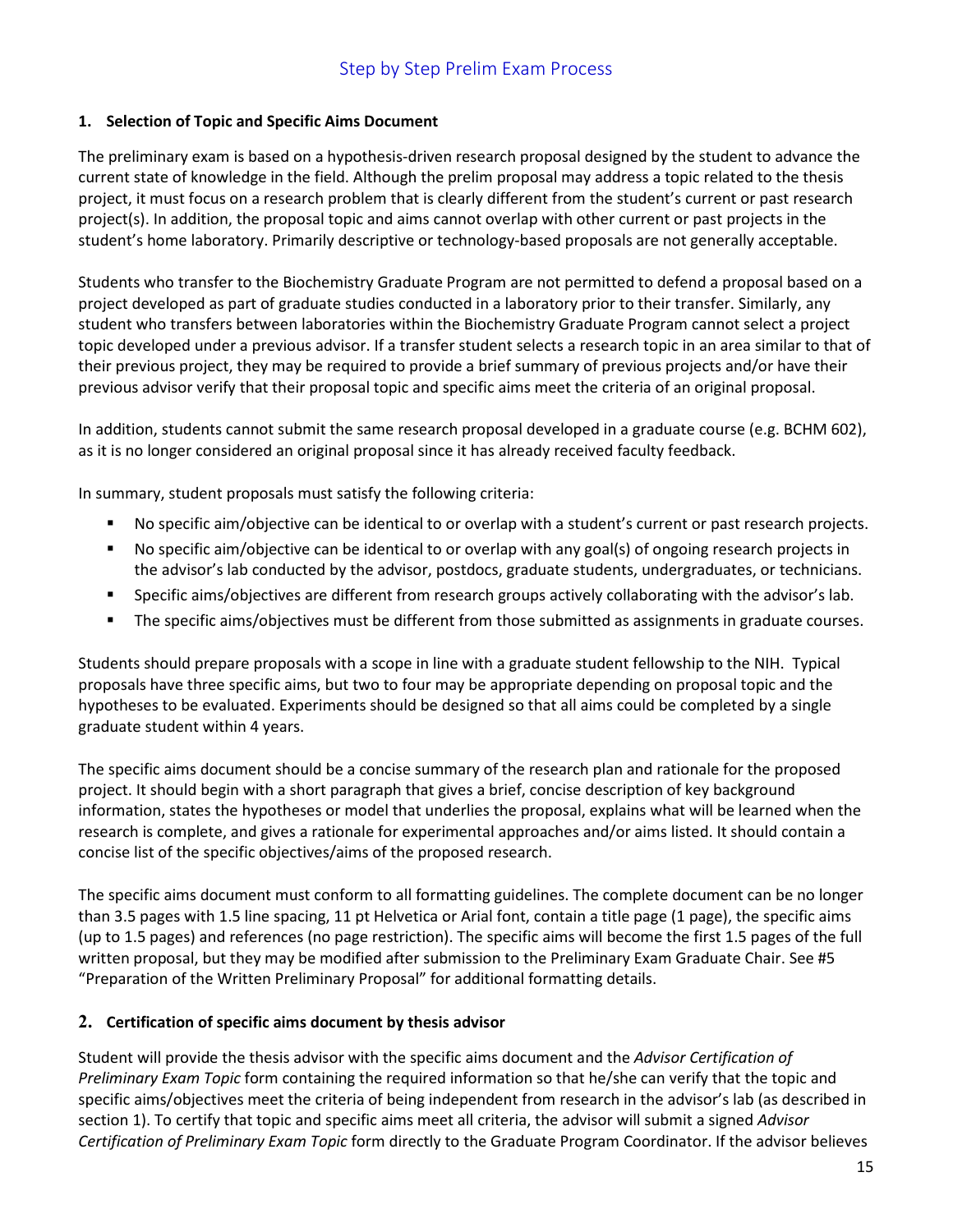the proposal topic or specific aims cannot be certified, the student must select a new topic and/or set of specific aims/objectives. The advisor can explain why the certification wasn't approved, but he/she can't help the student select a new topic or help modify the aims. It is the student's responsibility to make the necessary revisions.

## **3. Submission of "Request for Preliminary Examination" form and documents**

After the thesis advisor certifies the specific aims, the student will submit their specific aims document and BCHM *Request for Preliminary Examination* Form, to the Graduate Program Coordinator. These documents are sent to the Preliminary Exam Graduate Chair (PE-Chair) who will review the specific aims proposal, the *Advisor Certification form* and the *BCHM Request for Preliminary Exam form* to verify that the advisor certification was obtained and determine if the proposal is hypothesis-driven and suitable for the preliminary examination.

If the proposal is approved, the Prelim Exam Graduate Chair will assign a preliminary examining committee and set a deadline for holding the exam. If the proposal is not approved, the student may meet with the Preliminary Exam Graduate Chair to discuss why the specific aims document was rejected. The Prelim Exam Graduate Chair will explain the general reasons for rejection but will not provide specific advice on selecting a new topic.

The approved specific aims document may be revised prior to submission of the final written proposal. However, a change in topic or major alterations in the aims/objectives requires re-certification by the thesis advisor and Preliminary Exam Graduate Chair that the topic does not overlap research in the student's home laboratory.

#### **4. Assignment of exam committee, feedback on specific aims and scheduling the exam**

The Preliminary Exam Graduate Chair will assign members of the examination committee and the chair after approval of the specific aims document. The committee consists of four graduate faculty from the Department of Biochemistry or other departments and usually includes members of the thesis committee with the exception of the Major Professor. A copy of the specific aims document will be sent to the exam committee chair and distributed to the committee members for comments. The committee will provide limited feedback to the student through the exam committee chair within two weeks of the distribution of the document. The goal is to provide some early feedback that the student can incorporate into the full proposal. There is no official "failing" grade for the specific aims document and resubmission after feedback is not required.

It is the student's responsibility to schedule the exam by their assigned deadline. Contact Committee members 3- 4 months in advance to get their travel and teaching schedule, then send them a Doodle poll with two weeks of exam options to identify a specific date and time for the exam. Student must also find and schedule a conference room for the exam and inform the committee and graduate coordinator of the date, time and location. In special circumstances, deadlines can be postponed, but only with the approval of the Preliminary Exam Graduate Chair. Students and prelim exam committees do not have the authority to independently change deadlines.

#### **5. Preparation of the written preliminary proposal** (*Send to committee at least 4 weeks before exam date*)

The prelim exam is primarily an oral defense of the proposal. However, students should know that the written proposal is very important to the committee as they will use it to prepare for the exam. This document is a "first impression" of the scientific quality and merit of the proposal. Please note that evaluation of the prelim exam performance includes rating the ability to communicate scientific ideas in writing. A poorly prepared document may lead the committee to have an initial negative view of the proposal and could adversely affect the overall evaluation of the exam.

Proposals should be prepared with a scope in line with a graduate student fellowship to the NIH or NSF. Typical proposals have three specific aims, but two to four may be appropriate depending on the proposal topic and the hypotheses to be evaluated. Experiments should be designed so all aims could be completed by one graduate student within 4 years. The written proposal must be sent to the committee at least 4 weeks before the date of the preliminary exam.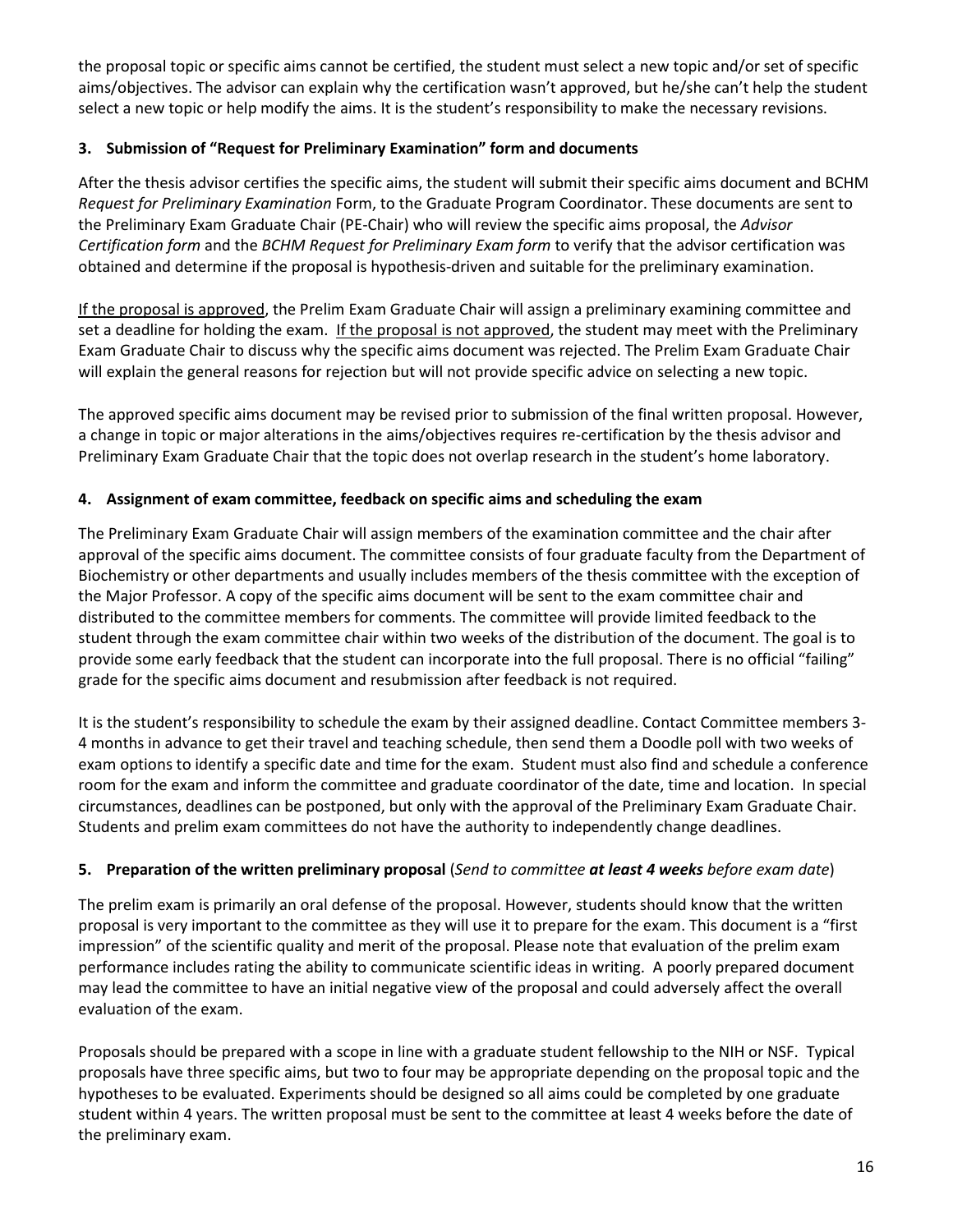## Content and Organization of the Written Preliminary Examination Document

Guidelines for preparing the written prelim document are outlined below. The Chair of the Preliminary Examination Committee may refuse any document exceeding page limitations or does not meet the guidelines. The specific aims through the research plan sections of the proposal can be no longer than 12.5 pages. There is no page restriction on references or figures and tables.

I. Cover/Title Page (1 page) This page should include: student name, proposal title, list of Exam Committee Members, the date, time and location of the exam, and a section where the student can sign to verify iThenticate screening (Example Cover Page below).

#### **COVER PAGE EXAMPLE**

| <b>TITLE</b>                                                                                                                                                       |  |
|--------------------------------------------------------------------------------------------------------------------------------------------------------------------|--|
| <b>Student Name</b>                                                                                                                                                |  |
| Preliminary Exam Committee                                                                                                                                         |  |
| Dr. XXX,                                                                                                                                                           |  |
| Dr. YYY,                                                                                                                                                           |  |
| Dr. ZZZ,                                                                                                                                                           |  |
| Dr. CCC                                                                                                                                                            |  |
| Preliminary Exam November 15, 2019                                                                                                                                 |  |
| 2:30 PM                                                                                                                                                            |  |
| <b>BCHM 101</b>                                                                                                                                                    |  |
| This document has been submitted for screening by iThenticate and a PDF report generated from this screen<br>will be sent to the prelim examining committee chair. |  |
| (Student Signature)                                                                                                                                                |  |

II. Specific Aims (1.5 page) See Section #1 "Selection of topic and specific aims page" for content of this section.

III. Significance and Innovation (3 pages) Explain the importance of the topic/problem and how scientific knowledge will be improved as a result of the project. Include an introduction to key background information (prior knowledge) that is required to understand the proposal and formulate the hypothesis. Describe any controversial issues or inconsistent findings in the area of study. Identify innovations that challenge current paradigms or have potential to shift research directions. Clearly explain the impact that the results of the proposed research will have on the field. Explain where there are gaps in fully understanding the field or problem and how the proposed work will overcome this lack of knowledge.

IV. Experimental Approach (8 pages) Concisely describe the experiments that were performed to achieve the goals of each aim a listed on the specific aims page. This section should be organized so that research plans are presented for each aim. Give the rationale for selecting the methods and analyses that will be utilized to achieve the specific aims. Several major experimental approaches may be used for each aim. For each approach, outline the experiments to be performed. Briefly explain how data will be collected, analyzed, and interpreted. Student should list potential caveats, pitfalls and alternatives. It is crucial to understand that a student will not be able to provide detailed procedures in the written report.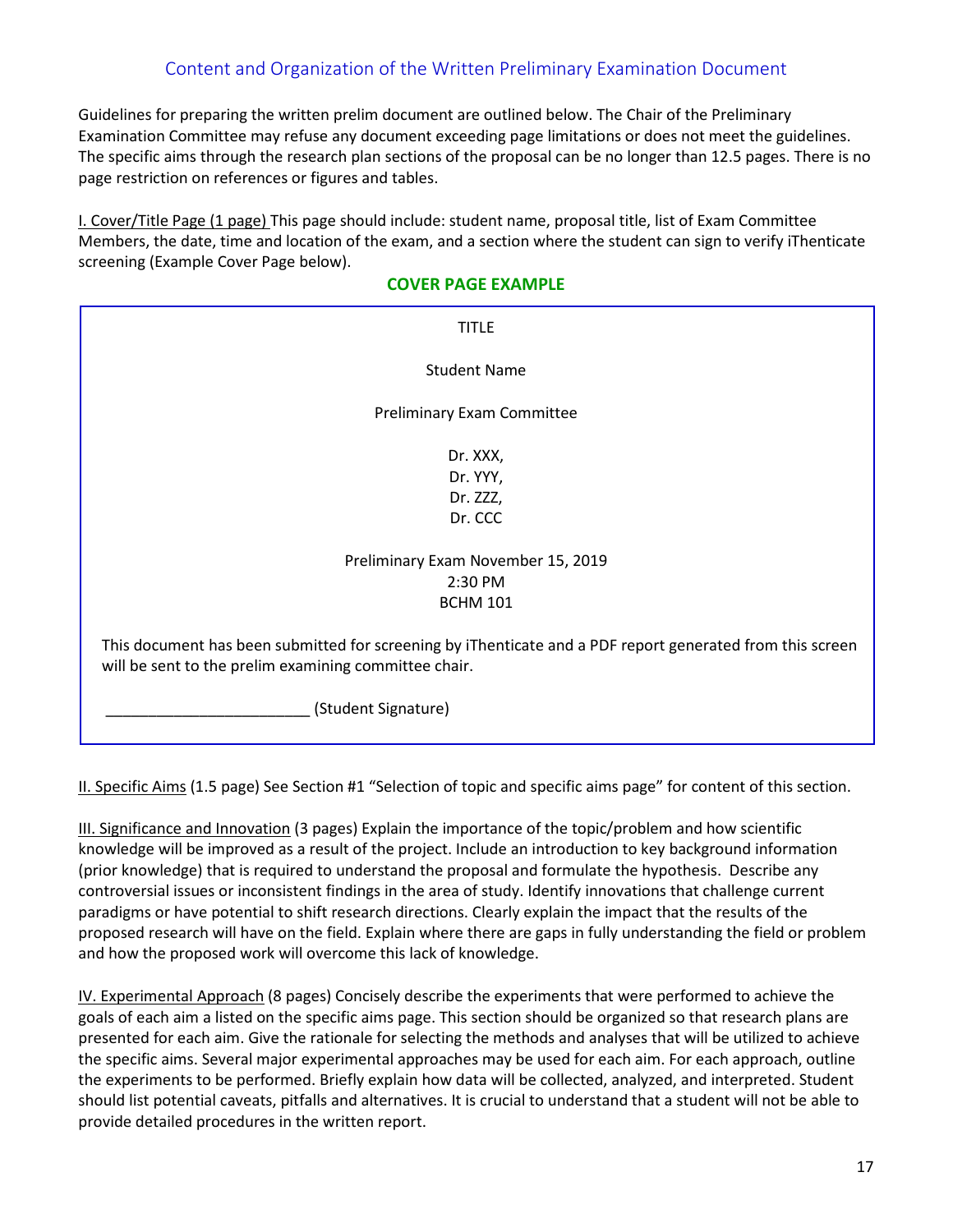Although they can't be included in the written proposal, details are likely to be important in the oral exam where a student will be expected to understand the mechanics of experiments, underlying physical and chemical principles, and the basic operation of any instrumentation required. They will also be expected to understand and evaluate the strengths and limitations of the methods selected.

V. References: (no page limit) In the text of the proposal, a student should cite references for important work in the field. This is essential for the committee to obtain supplemental information as well as to evaluate whether the proposal is novel or derivative. References must be formatted according to the style used for the journal Molecular and Cellular Biology. Most personal bibliography programs (e.g. Endnote) have this style set up. See example shown below.

## *18. Clute, P., and J. Pines. 1999. Temporal and spatial control of cyclin B1 destruction in metaphase. Nat. Cell Biol. 1:82–87.*

VI. Tables and Figures (no page limit) Figures and tables, if used properly, can greatly enhance the document by making it easier for the committee to follow and understand the proposal. Figures can contain models and diagrams that enhance presentation of background material. Figures and/or tables may also be employed to illustrate the data and results the student expects to obtain from the proposed experiments.

Figures and tables must be legible and of publication quality. Each figure or table must have a title and should be accompanied by a suitable legend. Place the text for the legend on the same page as the figure. As long as the figures are legible, more than one figure and accompanying legends can be on a single page. If data is plotted, all axes must be properly labeled. If figures are taken from the literature, they must be appropriately acknowledged and the source cited. Make sure that all figures and tables print properly. We recommend using the Journal of Biological Chemistry as a source of examples illustrating high quality figures and tables.

### Formatting

Font - Use only 11 pt Arial or Helvetica for the text. Arial or Helvetica 10 pt fonts can only be used for legends to go with tables or figures. Other fonts may only be used for Greek characters, symbols, or other special characters.

Margins - Use 1-inch margins at the top and bottom of pages; 0.8 to 1" margins are fine on the left and/or right.

Line Spacing - 1.5 line spacing

Page Numbers - Number all pages including those containing figures and tables.

#### **6. Submission of Graduate School Electronic Request for Appointment of Examining Committee (GS Form 8)**

**At least three weeks before the Examination date**, you must submit a GS Form 8 *Request for Appointment of Examining Committee* (this electronic form is in myPurdue.) This form is routed to all committee members for approval and then approved by the Graduate School. It must be fully approved 2 weeks before your exam.

#### **7. Feedback on Written Proposal**

Two weeks after submitting the full proposal to their committee, the student will meet with the chair of his/her preliminary exam to receive written and verbal feedback on the proposal. This will include an assessment of the significance of the proposed project, the clarity of the presentation, the justification of the experimental aims, experimental approach, controls and analysis of data. The goal is to provide the student with an indication of strengths and weaknesses before the exam. Nevertheless, a strong written proposal does not guarantee success in the preliminary exam and correspondingly a weak written document does not predetermine failure. If the student strengthens the proposal and provides a solid intellectual defense, then a weak written document can result in a successful preliminary exam.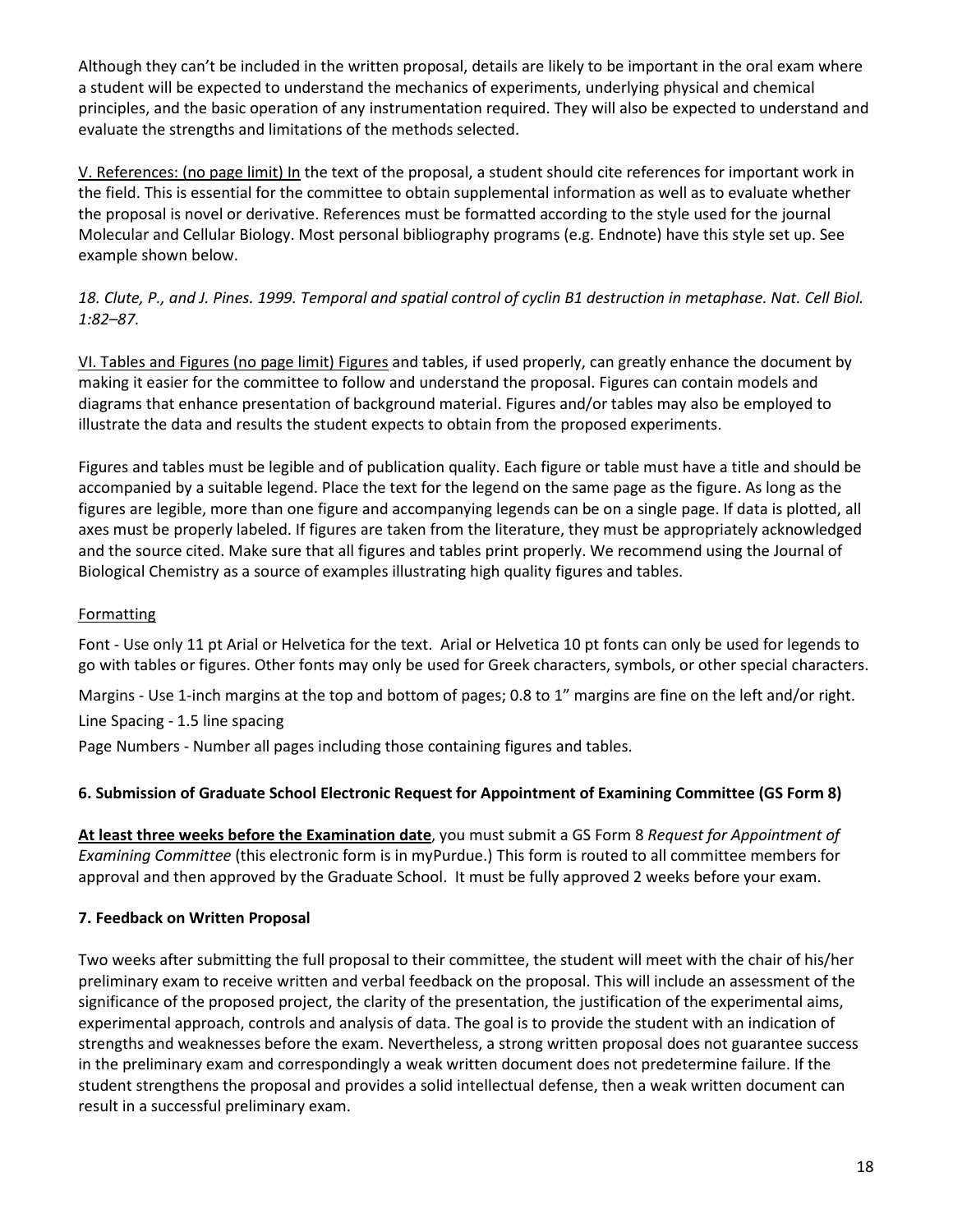#### **8. Preliminary Exam – Day of Exam** *Purdue Graduate School states the Prelim Exam should not last over 2 hours. The exam meeting should be scheduled for 2.5 hours to allow for committee discussion and paperwork.*

The exam begins with a short student presentation of the background, hypothesis or model to be tested and a brief description of each aim and the experiments proposed. This presentation should not last more than 20 minutes (12-15 slides). The student may bring additional slides to clarify information or details later in the exam. The committee may interrupt with questions for clarification, thus the talk may last longer than 20 minutes. Nevertheless, the student should prepare a talk that can be delivered in 20 minutes.

After the presentation, there will be a period of general questioning by the examination committee. There are no restrictions on what committee members may ask. Questions may pertain to details of the experimental approach(es), the measurements that were made, data interpretation, significance of the results, justification for the proposed study or fundamental principles of biochemistry that relate to the proposed project. General knowledge expected may consist of mastery of the content of any major upper-level biochemistry text book (e.g. Stryer, Lehninger, etc.) and Lewin's GENES XII. Accordingly, many questions may probe basic knowledge of biochemistry, molecular biology or other relevant topics even if they are not directly mentioned in the proposal.

If a committee member is not able to attend the exam, the examination can proceed if three of the four committee members are present (**Note:** passing requires approval from three members). The student may request to postpone/reschedule the exam so all four committee members can be present. In this case, the Prelim Exam Graduate Chair is to be notified and the examination must be rescheduled within three weeks.

Three of the four committee members must judge the overall performance in defense of the original proposal as satisfactory to pass the examination. The student's performance in five major categories is assessed using the *Outcomes Rating of the Preliminary Exam* form. The ratings form represents a consensus opinion of the committee. It will be completed by the committee chair and sent to the Grad Program Coordinator along with a report with the result of the exam and written comments from each committee member. A copy of the *Outcomes Rating of Preliminary Exam* Form and the *Student Feedback Form for Preliminary Examination* will be sent to the student and Major Professor, and a copy of each will be kept in the student file.

The best preparation for the Oral Preliminary exam is a "pre-prelim" practice session with senior graduate students and/or postdoctoral scientists. The most useful pre-prelims are scheduled well in advance of the exam and before the submission of the written proposal. Students need to use their own judgement to decide which, if any, suggestions to incorporate into their proposal. More than one pre-prelim may be helpful.

#### **9. Exam Pass and Exam Fail**

If a student fails the Prelim Exam on the first attempt, one reexamination is permitted within six months or by a deadline from the Prelim Exam Graduate Chair. Graduate School policy requires a semester between exams unless a student requests the exam sooner. But the second exam can't be taken in the same semester as the first.

For the second preliminary exam, another GS Form 8 must be submitted with the new exam date – see step 6. The student will have the same Prelim Examination Committee for the second exam. Students may ask for a change in composition of the committee for their second exam by appealing to the Prelim Exam Graduate Chair. The Preliminary Exam Graduate Chair then has the option to replace some or all of the initial members of the original Preliminary Examination Committee.

The student may change the topic of the second exam. This will require certification of the new topic by the Major Professor and approval by the Preliminary Exam Graduate Chair using procedures described above. If there is a substantial change in topic for the second exam, the Preliminary Exam Graduate Chair may elect to change the committee membership to better match the expertise of the committee to the topic. **The examination committee will not provide any additional feedback on the quality of the written proposal on the second attempt.**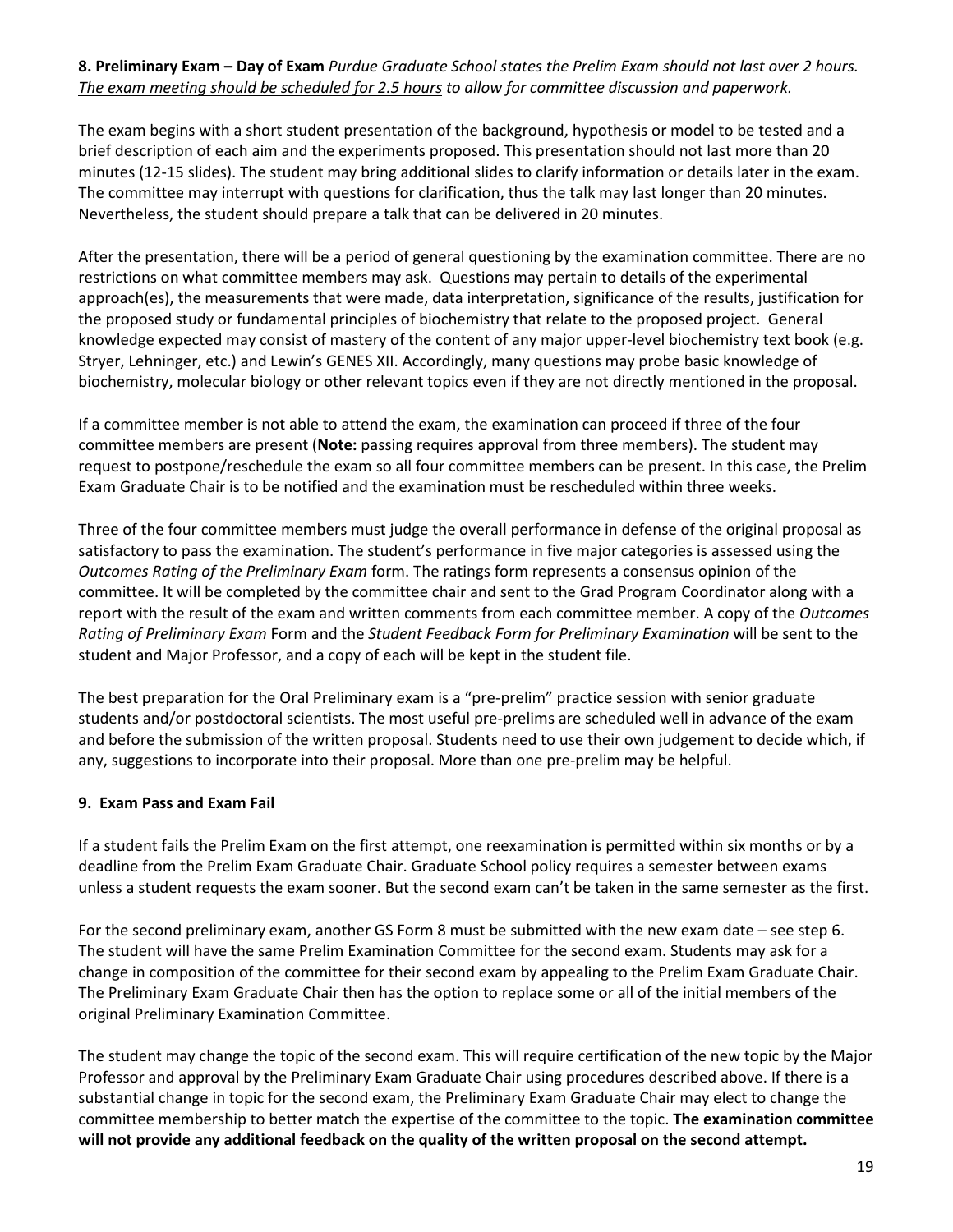# iThenticate Screening and Avoiding Plagiarism

Before submission to the Preliminary Examination Committee, written proposals must be screened using the iThenticate system to detect potential plagiarism. Students will submit their written proposals to the Graduate Program Coordinator, who runs the iThenticate screen. A summary report (PDF format) is sent to the chair of the Preliminary Examination Committee and the student. Students will sign the cover page of the written proposal to verify it has been screened and contains no significant evidence of plagiarism. The iThenticate report must be generated using the final version of the written prelim proposal that is submitted to the prelim committee. After reviewing the iThenticate report, the chair of the examination committee will determine whether the proposal contains substantial evidence of plagiarism and communicate their findings by email to the Graduate Program Coordinator, other members of the exam committee, and the student. Other prelim examining committee members may request a copy of the iThenticate report by contacting the Biochemistry office.

If the chair finds no evidence of potential plagiarism, no further action will be necessary by the student.

If the document contains substantial segments of text that have clearly been inappropriately duplicated from the work of others, the chair may conclude that the proposal contains evidence of potential plagiarism. Upon notification by the chair, the student must arrange a meeting with the chair of the examining committee to discuss the problem(s) found in the iThenticate report at the earliest mutually agreeable date.

If a limited number of sentences or phrases have been improperly copied from other sources, the chair will request that the student modify the problematic text and provide a revised proposal to the committee no later than one week prior to the exam. The revised proposal must be rescreened by iThenticate as described above.

If the chair finds evidence of flagrant plagiarism in the iThenticate report generated from the screen of a revised proposal, the student will fail the scheduled preliminary exam.

## Plagiarism and Code of Research

Responsible Conduct of Research / Ethics Training: All graduate students in the Biochemistry Program are expected to follow the guidelines set forth by the Graduate School regarding Responsible Conduct of Research. All students are required to take GRAD 612 or BIOL 662, which provides an overview of values, professional standards, and regulations that define responsible conduct in research. Typically, this course is taken in fall of a student's first year. University policy on Research Misconduct[: https://www.purdue.edu/policies/ethics.html](https://www.purdue.edu/policies/ethics.html)

Plagiarism: Purdue University is committed to the highest standards of ethical behavior with respect to writing and reporting. Plagiarism is considered to be a form of academic dishonesty at Purdue and is not permitted as stated in the Student Code of Conduct. Moreover, plagiarism is not tolerated in the scientific community and attempts to publish plagiarized material can have severe consequences.

The Graduate School and Office of the Vice President for Research contracted iThenticate to provide electronic document screening services for Purdue students as a safeguard to avoid plagiarism. iThenticate reports for all preliminary exams will be reviewed by the chair of the preliminary exam committee as required by the department. The Graduate School requires that iThenticate reports for all theses be reviewed and approved by the chair of the thesis committee. Please contact the Graduate Program Coordinator a few days in advance to run the iThenticate report. *See guidelines for Avoiding Plagiarism below.*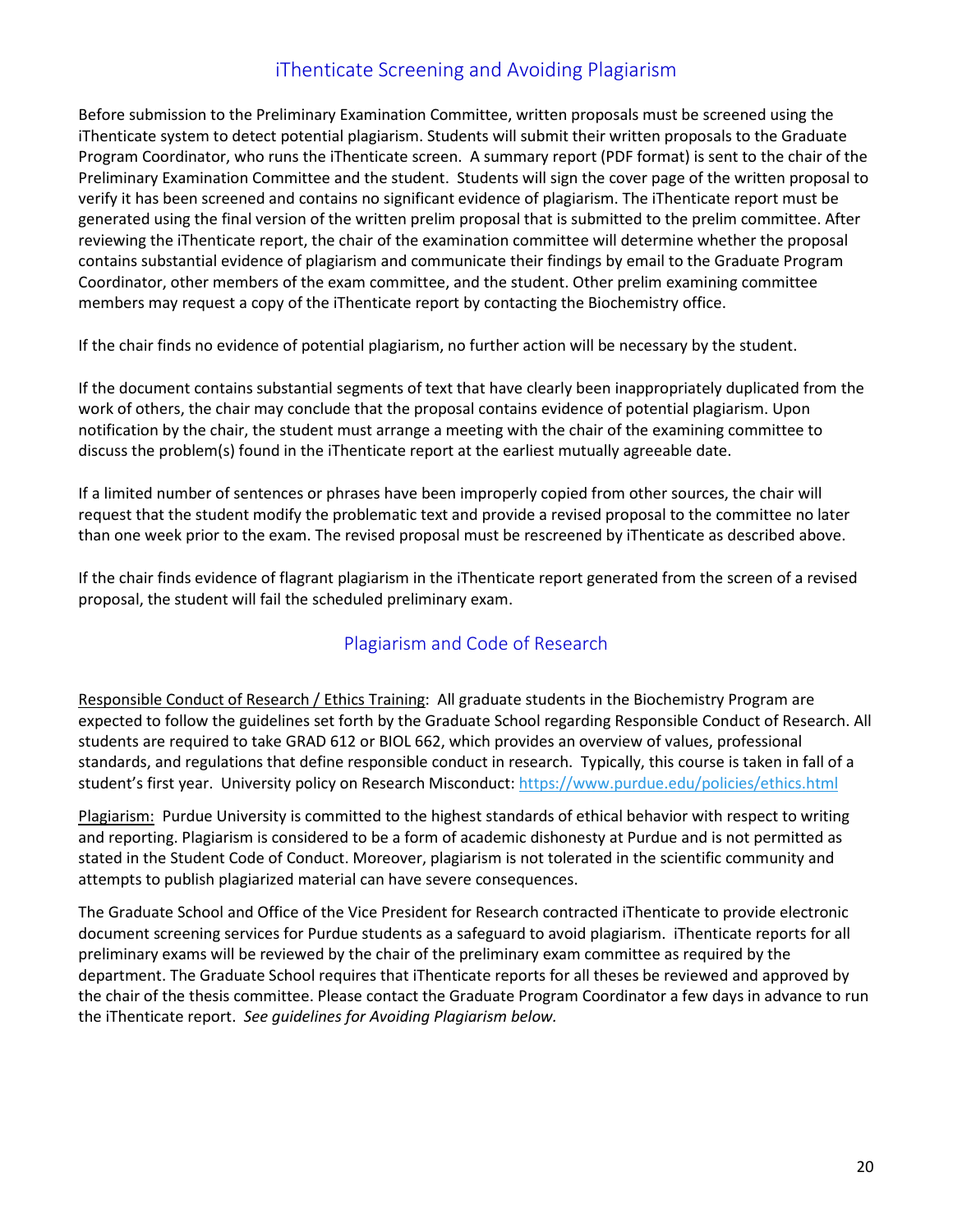#### **Guidelines for Avoiding Plagiarism, Self-Plagiarism, and Questionable Writing Practices**

(The following guidelines are taken directly from "Avoiding plagiarism, self-plagiarism, and other questionable writing practices: A guide to ethical writing: by Miquel Roig St. John's University 3/12/09

**1:** An ethical writer ALWAYS acknowledges the contributions of others and source of ideas.

**2:** Any verbatim text taken from another author must be enclosed in quotation marks.

**3:** We must always acknowledge every source that we use in our writing; whether we paraphrase it, summarize it, or enclose it quotations.

**4:** When we summarize, we condense, in our own words, a substantial amount of material into a short paragraph or perhaps even into a sentence.

**5:** Whether we are paraphrasing or summarizing we must always identify the source of the information.

**6:** When paraphrasing and/or summarizing others' work we must reproduce the exact meaning of the other author's ideas or facts using our words and sentence structure.

**7:** To make substantial modifications to the original text resulting in a proper paraphrase, an author must have a thorough understanding of the ideas and terminology being used.

**8:** A writer has an ethical responsibility to readers, and author/s from whom s/he is borrowing, to respect others' ideas and words, to credit those from whom we borrow, and whenever possible, to use one's own words when paraphrasing.

**9:** When in doubt as to whether a concept or fact is common knowledge, provide a citation.

**10:** Authors who submit a manuscript for publication containing data, reviews, conclusions, etc., that have already been disseminated in some significant manner (e.g., published as an article in another journal, presented at a conference, posted on the internet) must clearly indicate to the editors and readers the nature of the previous dissemination.

**11:** Authors of complex studies should heed the advice by Angell & Relman (1989). If the results of a single complex study are best cited as a 'cohesive' single whole, they should not be partitioned into individual papers. If there is any doubt as to whether a paper submitted for publication presents fragmented data, authors should enclose other papers (published or unpublished) that might be part of the paper under consideration (Kassirer & Angell, 1995). Similarly, old data that is merely augmented with additional data points and that is then presented as a new study can be an equally serious ethical breach.

**12:** Because some instances of plagiarism, self-plagiarism, and even some writing practices that might otherwise be acceptable (e.g., extensive paraphrasing or quoting of key elements of a book) can constitute copyright infringement, authors are strongly encouraged to become familiar with basic elements of copyright law.

**13:** While there are some situations where text recycling is an acceptable practice, it may not be so in other situations. Authors are urged to adhere to the spirit of ethical writing and void reusing their own previously published text, unless it is done in a manner consistent with standard scholarly conventions (e.g., by using of quotations and proper paraphrasing).

**14:** Authors are strongly urged to double-check their citations. Authors should always ensure that each reference noted in the body of the manuscript corresponds to the correct citation listed in the reference section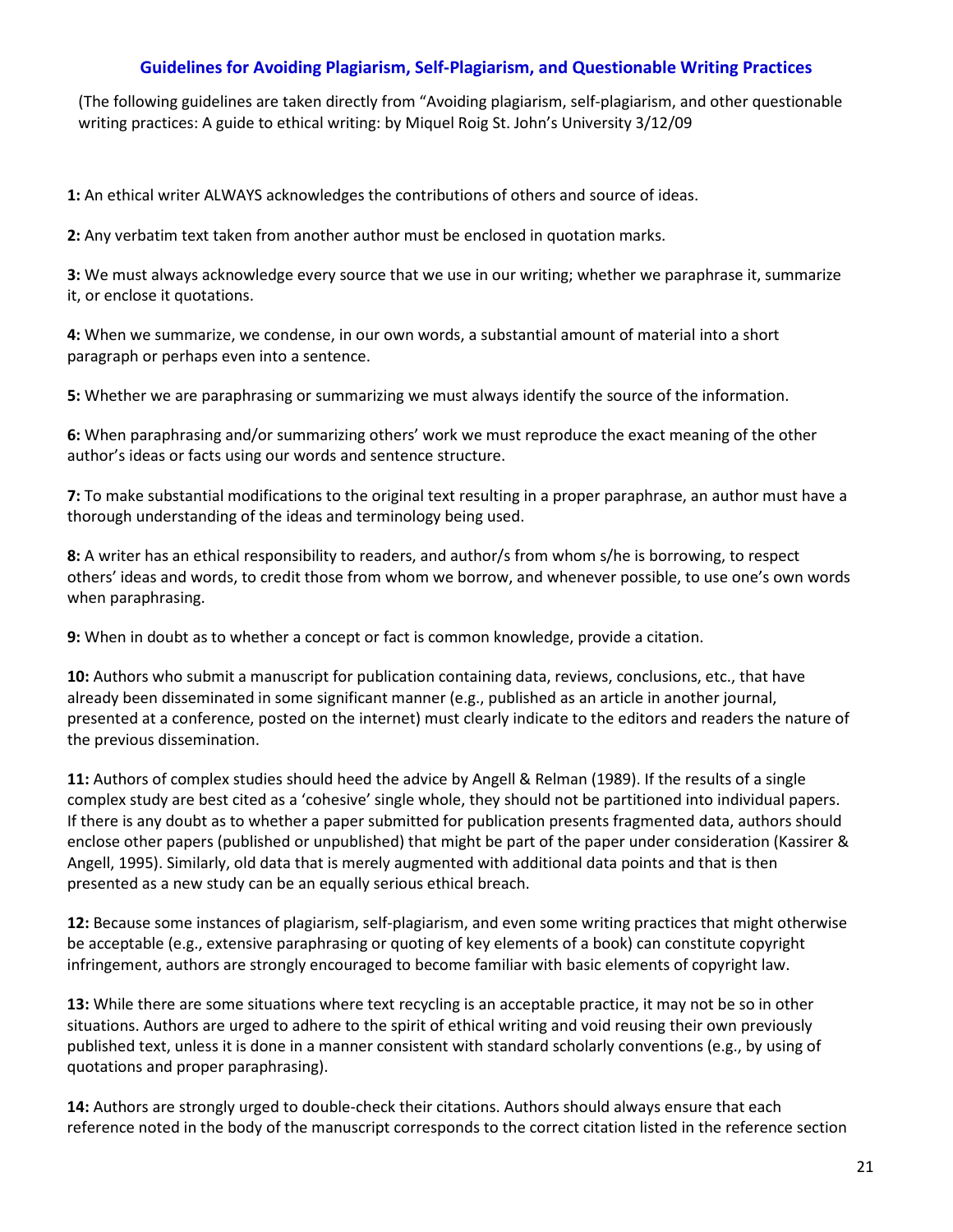and vice versa. Each source listed in the reference section must be cited at some point in the manuscript. Authors should only use the original paper's citation (e.g., spelling of authors' names, volume number of journal, pagination) rather than a citation that appears on a secondary source to be certain it's correct. Finally, you should ensure that you credit those authors who first reported the topic or phenomenon being studied.

**15:** The references used in a paper should only be those that are directly related to its contents. The intentional inclusion of references of questionable relevance for purposes of manipulating a journal's or a paper's impact factor or a paper's chances of acceptance is an unacceptable practice.

**16:** Authors should follow a simple rule: Strive to obtain the actual published paper. When the published paper cannot be obtained, cite the specific version of the material being used, whether it is conference presentation, abstract, or an unpublished manuscript.

**17:** Generally, when describing others' work, do not rely on a secondary summary of that work. It is a deceptive practice, reflects poor scholarly standards, and can lead to a flawed description of the work described. Always consult the primary literature.

**18:** If an author must rely on a secondary source (e.g., textbook) to describe the contents of a primary source (e.g., an empirical journal article), s/he should consult writing manuals used in her discipline to follow the proper convention to do so. Above all, always indicate the actual source of the information being reported.

**19:** When borrowing heavily from a source, authors should always craft their writing in a way that makes clear to readers, which ideas are their own and which are derived from the source being consulted.

**20:** When appropriate, authors have an ethical responsibility to report evidence that runs contrary to their point of view. In addition, evidence that we use in support of our position must be methodologically sound. When citing supporting studies that suffer from methodological, statistical, or other types of shortcomings, such flaws must be pointed out to the reader.

**21:** Authors have an ethical obligation to report all aspects of the study that may impact the independent replicability of their research.

**22:** Researchers have an ethical responsibility to report the results of their studies according to their a priori plans. Any post hoc manipulations that may alter the results initially obtained, such as the elimination of outliers or the use of alternative statistical techniques must be clearly described along with an acceptable rationale for using such techniques.

**23:** Authorship determination should be discussed prior to commencing research collaboration and should be based on established guidelines, such as those of the International Committee of Medical Journal Editors.

**24:** Only those individuals who have made substantive contributions to a project merit authorship in a paper.

**25:** Faculty-student collaborations should follow the same criteria to establish authorship. Mentors must exercise great care to neither award authorship to students whose contributions do not merit it, nor to deny authorship and due credit to the work of students.

**26:** Academic or professional ghost authorship in the sciences is ethically unacceptable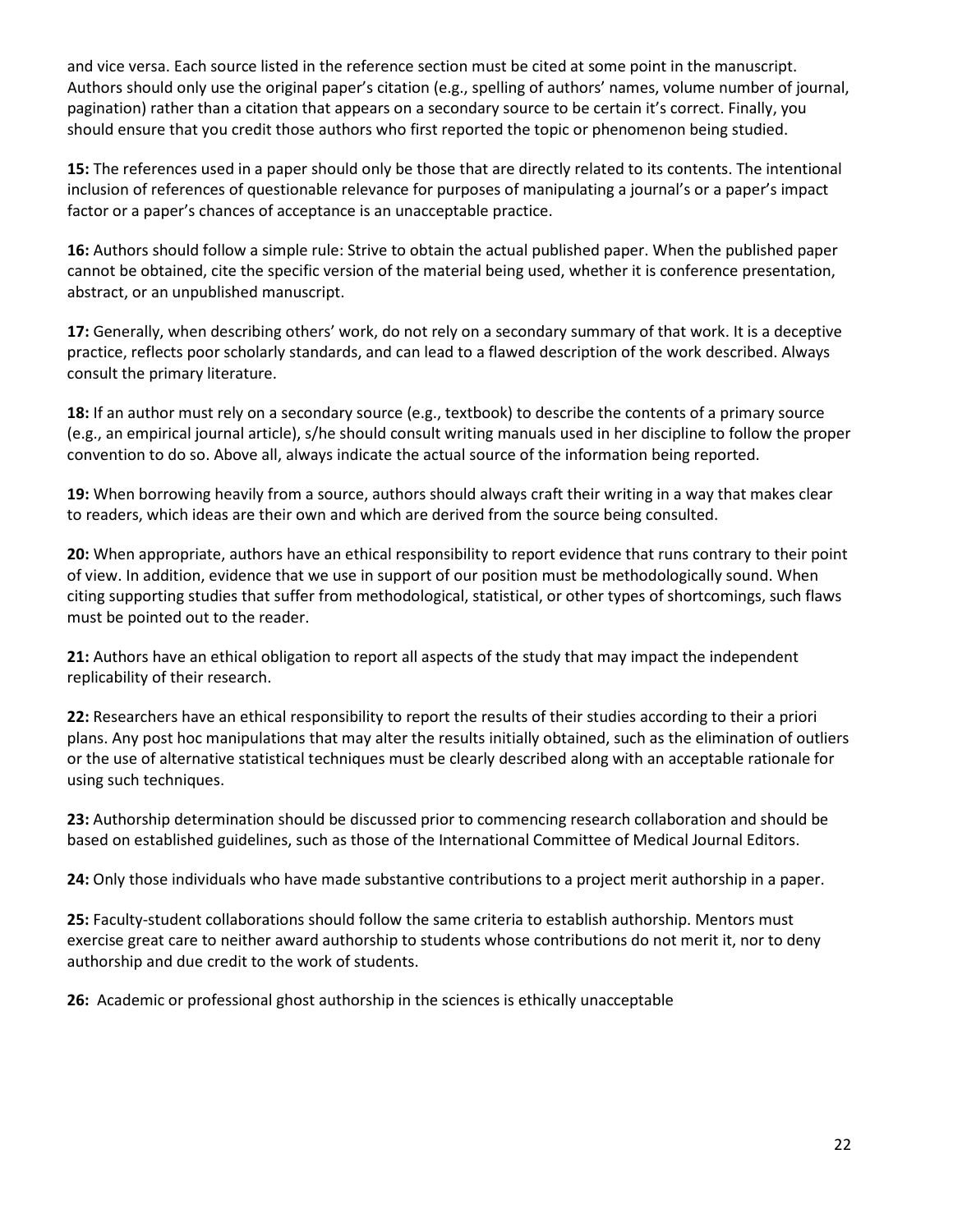# Guidelines for Evaluation of Preliminary Exam Performance

Criteria listed below are given as a guide to assist in evaluating a student's overall performance on the preliminary examination. Committee members may use their own discretion in assigning a weight to each of these criteria.

Knowledge and Scholarship

- Student exhibits knowledge of pertinent literature and underlying theoretical concepts
- Student understands and can discuss data supporting the major concepts/models in the field
- Student understands principles and/or theory underlying proposed experimental techniques
- She/he is able to synthesize knowledge from multiple fields or disciplines

#### Communication Skills – Written and Oral

- Document is organized in a concise, logical manner and writing is of adequate quality to publish
- There are few errors in grammar, punctuation, spelling and word use
- Literature is adequately cited
- Figures have properly labeled axes; figures and tables contain clear and concise legends
- Background information is presented in a logical, clear and coherent manner
- Slides/overheads are clear, properly labeled, not crowded with text or data, and well organized
- Responses adequately address the questions/issues posed by committee members
- Responses to questions are clear and reveal depth of knowledge and command of subject
- Student exhibits confidence, is comfortable fielding questions and performs well on her/his feet
- Student is able to draw models, flow charts, etc. on the board when requested
- Provides detailed background information, experimental strategies and alternative strategies

#### Critical Thinking

- The student independently developed at least one aim/objective
- Understands the scientific method and has critical thinking skills expected of a Ph.D. candidate
- Questions the validity of scientific conclusions, hypotheses, and models based on experimental results and recognizes and identifies invalid assumptions, inconsistencies, or alternative explanations

#### Ethical and Responsible Research

• Student has demonstrated the ability to conduct research, scholarly and/or creative endeavors in an ethical and responsible manner that aligns with best practices in their field of study.

#### Professionalism

• Student demonstrates professionalism consistent with expectations/norms in their field of study.

Originality and Significance of the Proposal

- Proposal is original and addresses important issues in the field where there may be a gap in understanding or a reason to challenge existing hypotheses or dogma
- Student articulates significance of anticipated findings to explain how they may advance the field.
- Does not simply involve the application of standard, established experimental paradigm to a new system or organism; creative and innovative ideas and approaches are viewed favorably

#### Experimental Design

- Student formulates testable hypotheses or models
- Explains how and why proposed experiments provide an adequate test of hypotheses or models
- The rationale for experimental approaches for each aim/objective is strong and clearly articulated
- Explains how expected results will be interpreted, which conditions will either support or contradict the hypothesis. Understands limitations of proposed experiments and includes alternative methods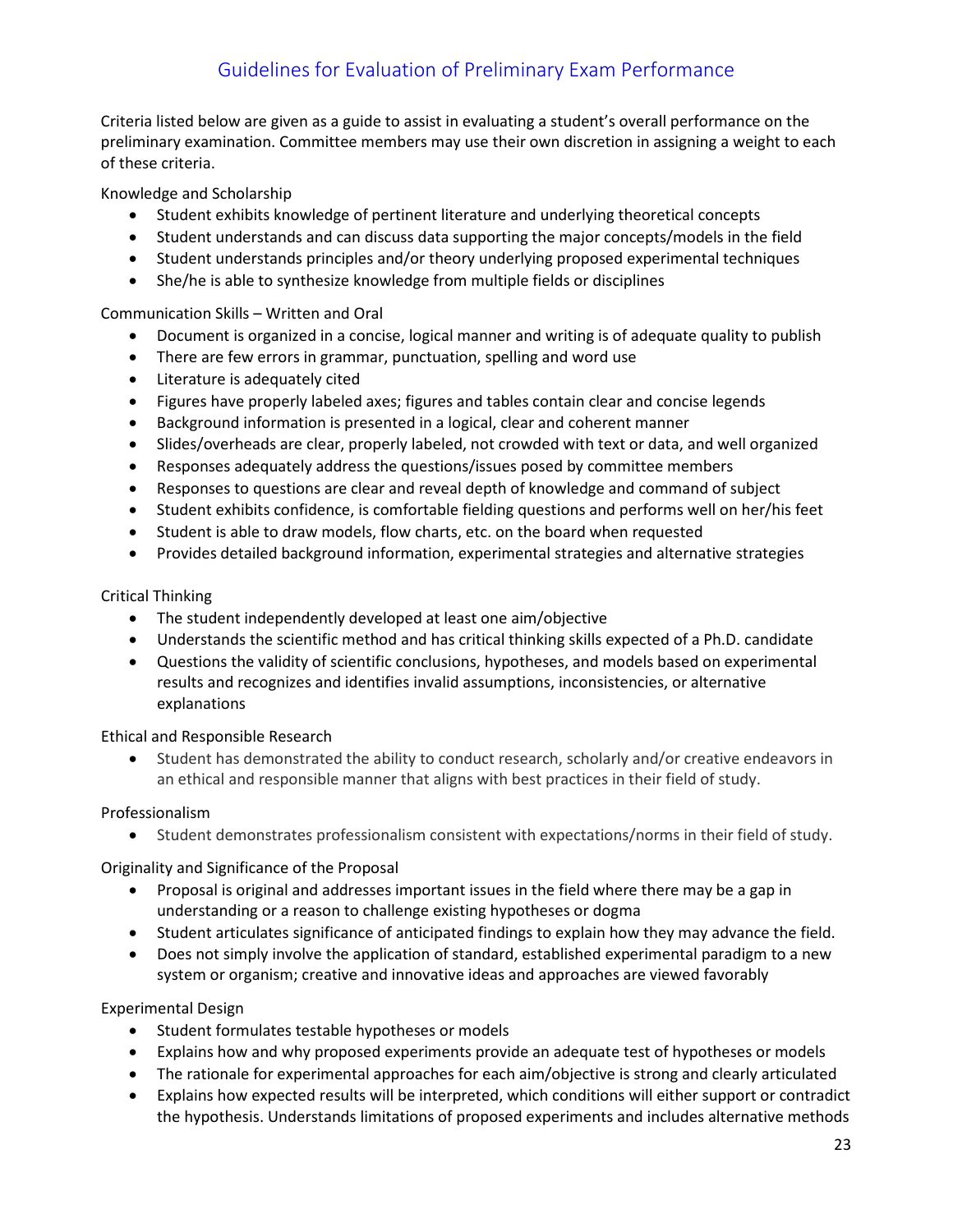# Master's Degree

The Biochemistry Graduate Program currently accepts PhD students to its graduate program. If a graduate student wishes to leave the program early for whatever reason, the program has a non-thesis master's degree option. A non-thesis MS in Biochemistry requires 30 credits of 500-600 level coursework, at least a 3.0 GPA on the Plan of Study courses, and no grade less than a C. Please ask the graduate coordinator for the Non-thesis Master's Degree Policy which details all requirements.

**M.S. Thesis Advisory Committee:** This committee will consist of the Major Professor as chairman and two additional professors. It is not a requirement to have a member outside the Department of Biochemistry. No grade lower than a C is allowed for a course on the Plan of Study. A student must maintain at least a 2.7 grade point average on those courses included in the Plan of Study and deficiencies must be removed prior to graduation

# Thesis Defense

At least two sessions (including summer), but no more than five years, must elapse and be devoted to research between Preliminary Examination and the Thesis Defense.

#### **Including Publications and Collaborative Work in a M.S. or Ph.D. Thesis:**

**Unpublished work:** If all the figures, legends or tables within thesis chapters are not the student's sole effort, please describe the student's own contribution and acknowledge other researchers that contributed to the generation of data. If significant data or findings from collaborators are described in the thesis but not shown in figures or tables, text to acknowledge their contribution/s) should be included in a footnote of the chapter.

**Published work:** Text, figures and tables prepared for publication often have significant contributions from co-authors, including thesis advisors. If the thesis contains previously published materials where multiple authors contributed to the text, experimental design, figures, or analysis, a "declaration of collaborative work" page should be included that clearly indicates the contributions of the candidate and others to the publication (e.g. figures contributed, analysis, writing and editing).

Students must be prepared to defend all of the data, results and conclusions included in their thesis, whether or not they were the primary data gatherer. That is why it is important to carefully consider whether or not to include publications to which they made relatively minor contributions. Copyright permission may be required if journal-formatted publications are used as thesis chapters.

**Final Examination:** The Final Examination must be held before the last week of classes of the semester. A Ph.D. candidate has to meet the publication requirement. Once the Ph.D. thesis is written, the Ph.D. candidate will present their thesis research in an open seminar of no longer than forty minutes. Immediately after, the candidate is examined on the material in the thesis and on related topics by members of their Thesis Advisory Committee. If the thesis is acceptable and they pass examination, the candidate is recommended to the Graduate School for a Doctor of Philosophy degree. The Report of the Final Examination form must be fully approved at least a week before the last day of classes of the semester in which the degree is expected. The electronic deposit copy, incorporating all changes/modifications requested by the examining committee, and complying with all University and departmental format requirements, is to be deposited in the Thesis/Dissertation Office before the last day of classes of the semester and a Thesis Receipt must be sent to the Graduate School by the same deadline. Two bound hard copies are to be submitted to the Graduate Coordinator and the Major Professor.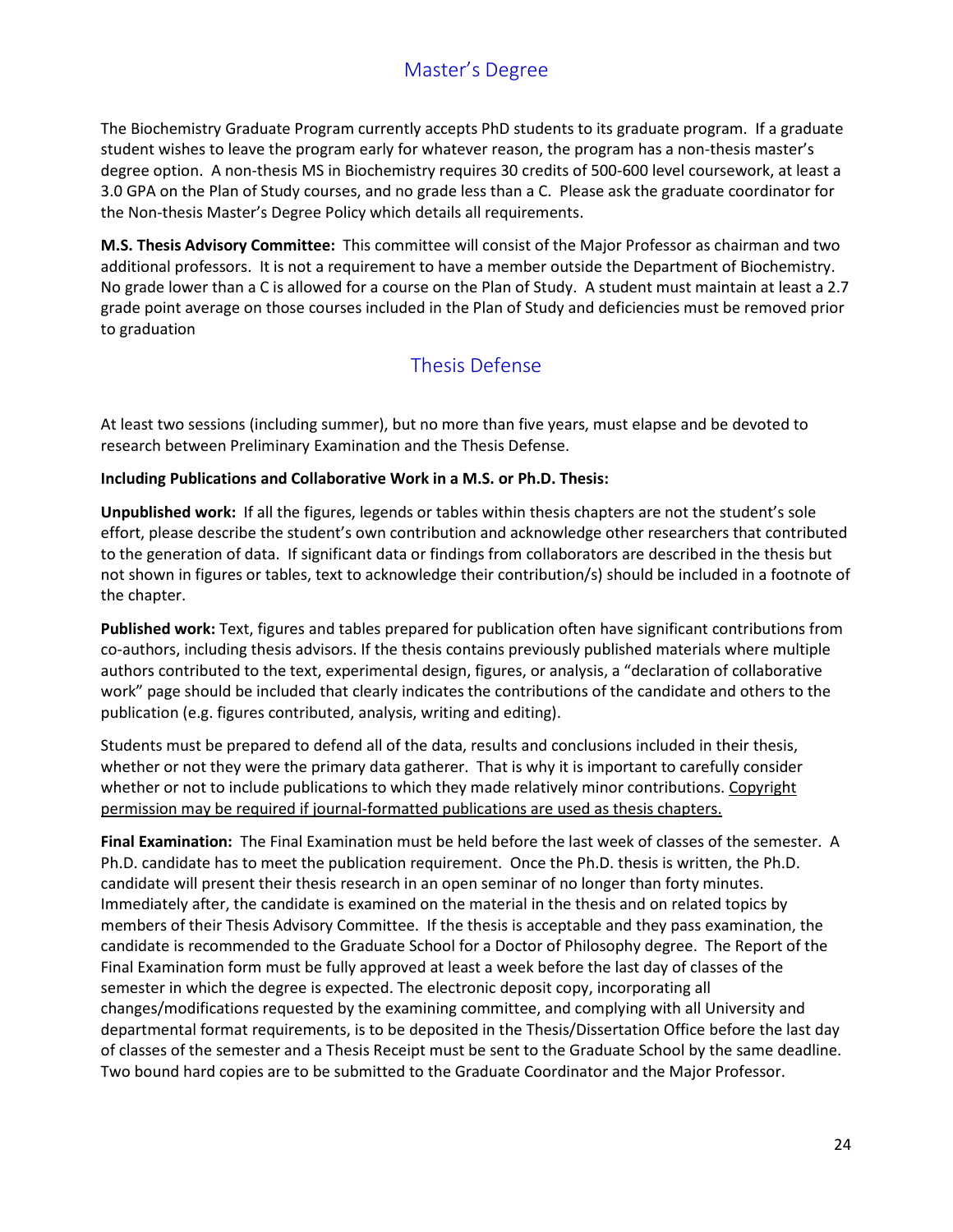**Important Notes:** A GS Form 8, Request for Final Exam, (through myPurdue) must be submitted online **AT LEAST two weeks prior to the exam**. The Form 8 must be approved by all members of the thesis examining committee and Graduate School before the final exam date; this is why we allow at least 2 weeks for needed approvals.

A first draft of the thesis should be in the hands of the Major Professor at least six weeks before the final exam deadline of the session in which conferral of the degree is expected.

Your thesis should be submitted to the Major Professor at least three weeks before the end of the session in which the degree is to be conferred. The thesis must be approved by the professor who has directed the research before it is submitted to the final examining committee. Each member of the examining committee must receive a copy of the thesis at least two weeks before the date of the final oral examination. Please ask your committee if an electronic version via email is acceptable. Failure to meet this two-week deadline may result in a member refusing to honor the defense date, which could affect the student's graduation date and financial support.

**Ph.D. Completion Policy:** A graduate student must defend their Ph.D. thesis within six years of entering graduate school at Purdue University. The student may request an extension of the time limit through their Thesis Advisory Committee that must be approved by the Head of the Department. The student will meet yearly with the Thesis Advisory Committee. At meetings starting one year after passing preliminary examinations the committee will discuss with the student and Major Professor the time table for completion of the thesis. The committee's report will include a statement as to when it can be expected that the student will be ready to write a thesis.

# THESIS Preparation, Approval, and Distribution

All candidates must meet certain requirements in thesis preparation. Thesis format requirements have been separated into two categories:

a) departmental format requirements that will be reviewed by the student's department, covering such matters as how figures are prepared and numbered; style of references; placement of notes; headings; chapter headings; etc., and

b) University format requirements that will be reviewed by the Thesis/Dissertation Office, covering paper requirements; typeface and quality; spacing; margins, page numbering; title page; and abstract.

1. When ready to begin writing, plan to attend the next **thesis format/deposit workshop** offered. **Workshops are scheduled once a semester** and may be attended as often as needed.

2. Register as a Candidate the session the degree is expected with the Graduate Program Coordinator.

3. Visit the Thesis/Dissertation Office website:<https://www.purdue.edu/gradschool/research/thesis/>

4. Review the Deposit Steps: [https://www.purdue.edu/gradschool/research/thesis/requirements.html/](https://www.purdue.edu/gradschool/research/thesis/requirements.html)

5. Submit a **first draft of the thesis** to the Major Professor **six weeks prior** to the end of the session in which conferral of degree is expected.

6. At **least three weeks before the Final Examination date**, submit an electronic request for approval of the **Final Examination G.S. Form 8** located in myPurdue portal. Final examinations must be held before the last week of classes.

7. Prepare a final copy of the thesis. This Deposit Copy will incorporate all editorial changes and modifications requested by the members of the Examining Committee and will comply with both University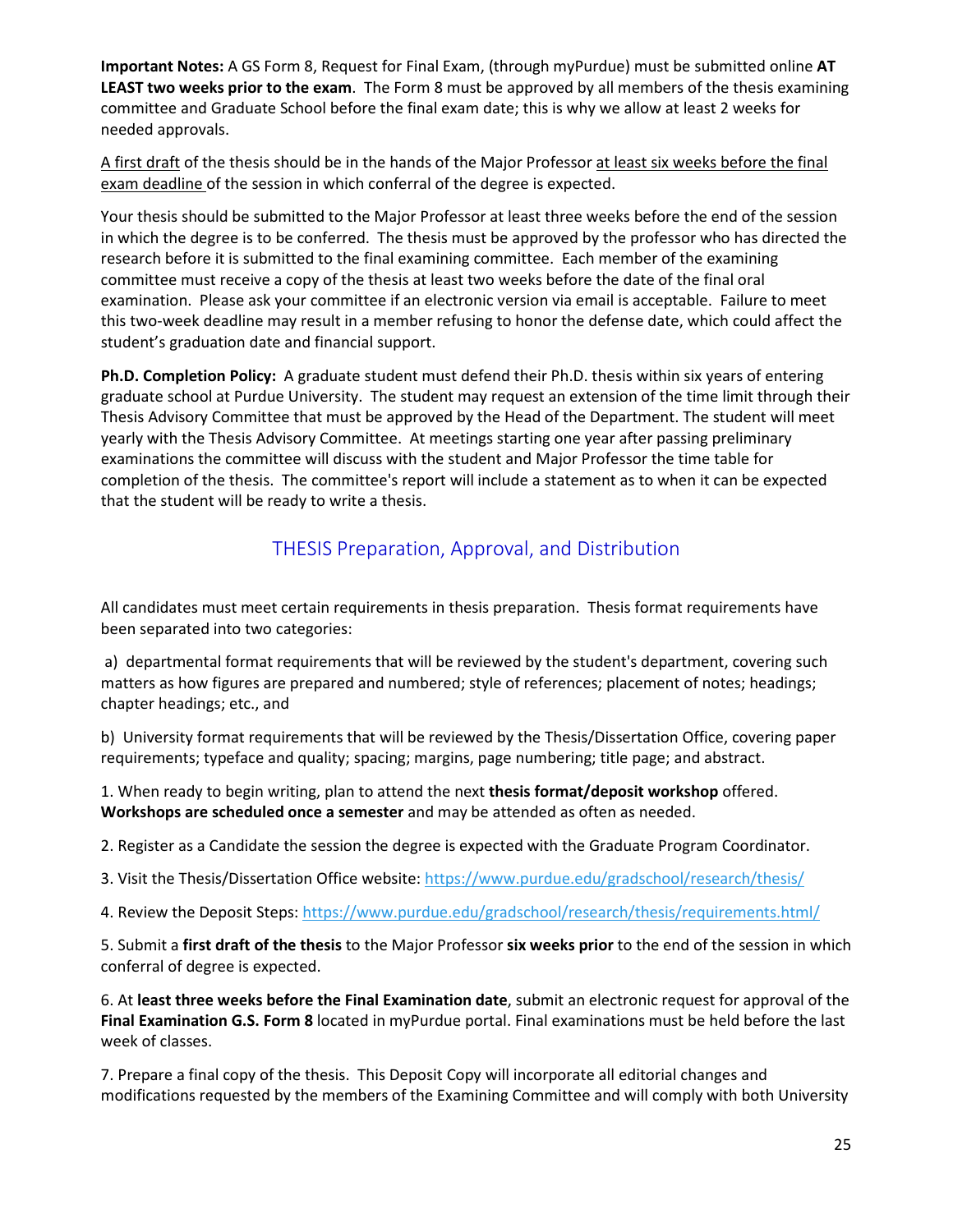and departmental format requirements. Once a committee member has signed the Thesis Acceptance, the document is approved by that individual.

8. All manuscripts are submitted electronically. Deadlines for deposition are established by the Graduate School for each term and are normally the last day of classes prior to final examination week. Formatting compliance will be checked at that time. No changes may be made to the thesis after it has been deposited.

9. Complete all requirements of the Dissertation office- signed forms, exit survey, and fees paid.

10. Students should provide a bound copy of the thesis to their Major Professor and the Graduate Program Coordinator to keep on file.

## Biochemistry Intranet

Located under Resources on our home page[. https://ag.purdue.edu/biochem/Pages/.](https://ag.purdue.edu/biochem/Pages/) The Graduate tab contains the current Grad program book and other resources. You can find the current version of this document, committee forms and other information in the Graduate Students section at the top of the page.



Forms for Exams and Committee meetings are located in the Graduate Students section of the Intranet. Click on *Graduate Students* at the top of the page, then choose the appropriate folder for the forms you need.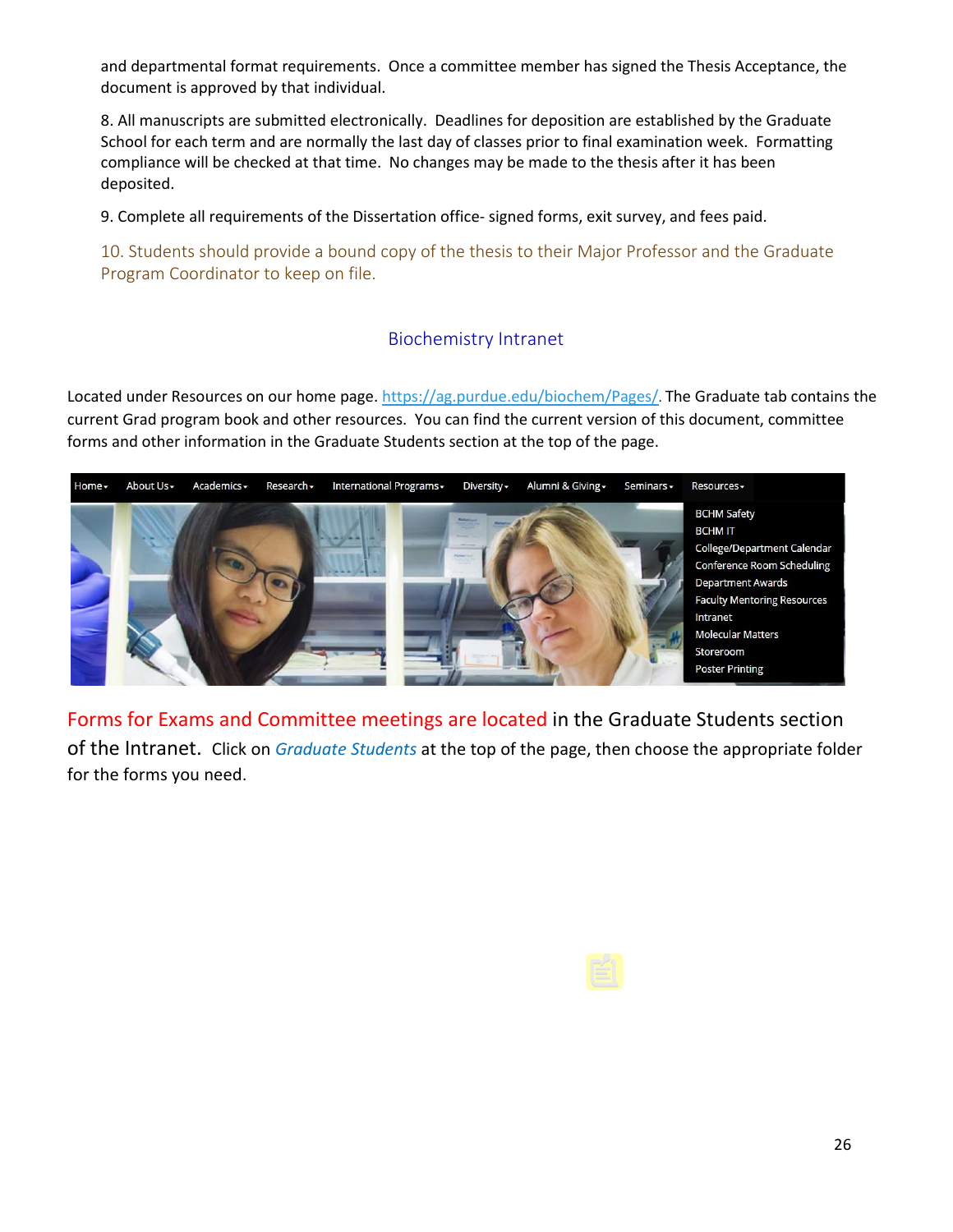## HR, Employment and Benefits Summary

**The Graduate School Staff Employment Manual** contains detailed information on all aspects of employment including payroll, insurance, leave time and other benefits**. Please refer to it for the most updated and complete information.<https://www.purdue.edu/gradschool/documents/gpo/graduate-student-employment-manual.pdf>**

*Below is a brief summary of this information for quick reference.* 

**Parking Permits:** <https://www.purdue.edu/parking/permits/students/index.html>

**Printing:** Graduate students get an \$80 annual print/copy quota (= 2,000 BW copies) for academic use at any ITaP printer locations on campus. See: **<https://www.itap.purdue.edu/facilities/instructionallabs/printing/faq.html#quota>**

**Keys:** Keys are issued to you for the outside door of the laboratory/building you are assigned. Some buildings require you to swipe your PU ID for entrance to the building.

**Mail:** After assignment to a Major Professor, mail will be delivered to that lab mailbox. Mailboxes are located in BCHM 17.

**Pay:** You will be paid every other Wednesday; a Biweekly Calendar of Pay Dates can be found at: <https://www.purdue.edu/hr/paytimepractices/paycontractdates/fycontractbi.php> Employees are paid via direct deposit. A detailed earning statement and direct deposit notice of net pay, indicating applicable deductions, is available through Employee Launchpad - SuccessFactors. *See* One Purdue - [https://one.purdue.edu/.](https://one.purdue.edu/)

**One Purdue** <https://one.purdue.edu/> **Employee Launchpad** – **SuccessFactors, myPurdue**, and many other links to employee and student information are located here.

**Leaves:** All leaves/time off must be requested using the SuccessFactors system. Boiler Key login required. All leaves lasting up to and including 22 days must be approved by the supervisor and department head.

**Vacation:** Fiscal year graduate staff paid vacation begins to accrue from their employment start date. Four hours are accrued in the months of September and March and 8 hours in all remaining months for half time students. Vacation leave must be requested through the SuccessFactors system. Vacation in excess of 22 days is forfeited.

**Holidays:** Fiscal-year, Benefits-Eligible Graduate Student Staff receive paid leave for all official University holidays. **Please see Purdue Holiday schedule: <https://www.purdue.edu/hr/Benefits/LTD/holidays.php>**

**Class Breaks:** When classes are not in session, fiscal year paid graduate students are in work status unless they take vacation leave.

#### **Questions regarding leaves of absence should be directed to Human Resources – Employee Benefits at 765.494.2222 or e-mail hr@purdue.edu.**

**Sick Leave:** Graduate student staff are eligible for ten working days per year of paid sick leave for illness. "Illness" is defined as a staff member's own illness, disabling injury, or pregnancy.

**Illness in Family:** Graduate student staff are eligible for three working days per fiscal year paid leave for immediate family illness. (Spouse, same-sex domestic partner, parents, children, grandparents, grandchildren, sisters, brothers, and corresponding in-laws and step-relatives.

**Bereavement Leave:** Graduate student staff are eligible for up to five (5) working days per occurrence of paid bereavement leave for a death in the immediate family. One work day is allowed for other relatives or fellow employee. **Refer to the Graduate School Student Manual for more detail, or check with the business office.** 

**Jury and Witness Duty:** Graduate student staff are eligible for paid leave of absence as a juror or court witness if a subpoena is issued by a court.